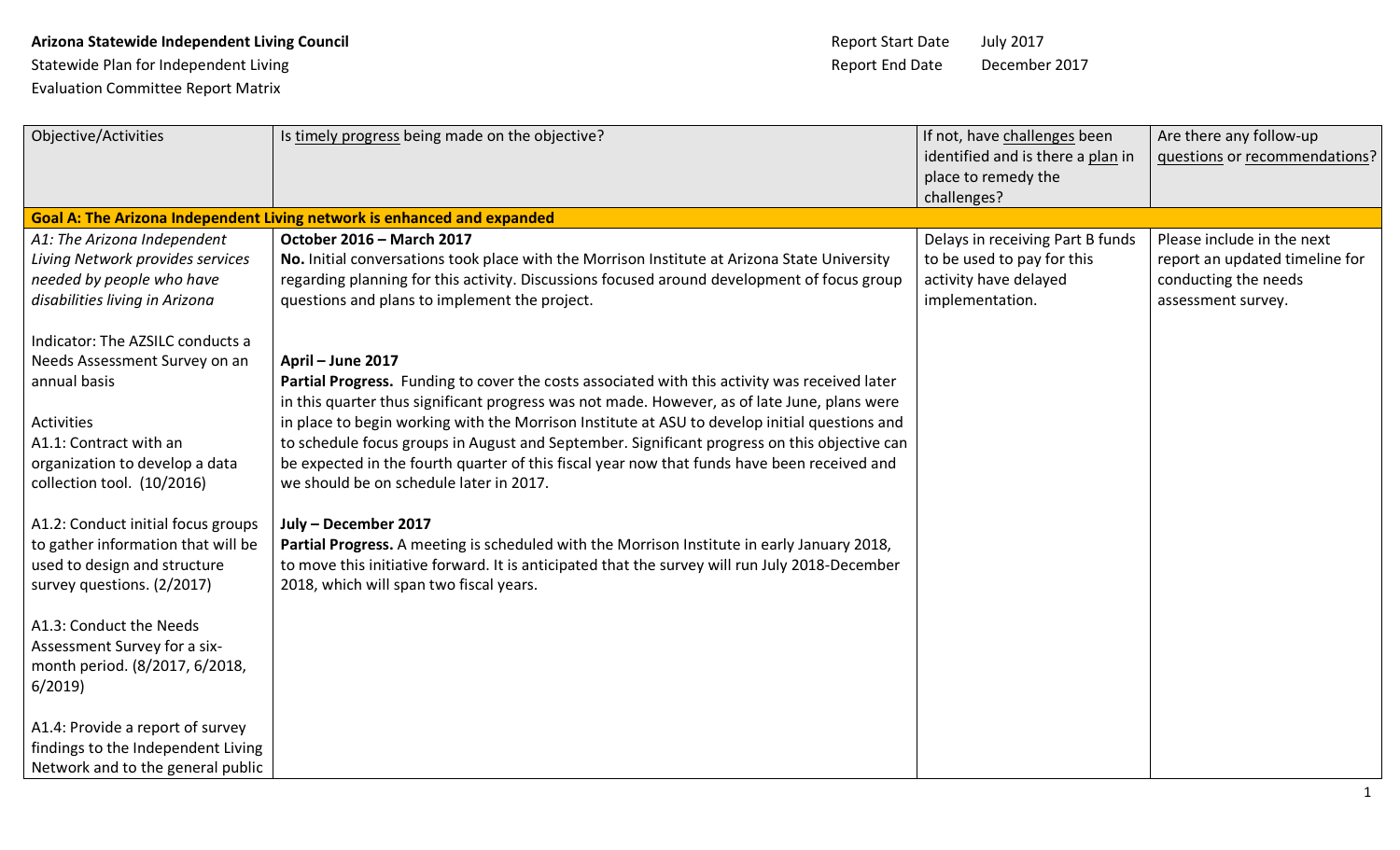| Objective/Activities               | Is timely progress being made on the objective? | If not, have challenges been      | Are there any follow-up       |
|------------------------------------|-------------------------------------------------|-----------------------------------|-------------------------------|
|                                    |                                                 | identified and is there a plan in | questions or recommendations? |
|                                    |                                                 | place to remedy the               |                               |
|                                    |                                                 | challenges?                       |                               |
| summarizing the data collected.    |                                                 |                                   |                               |
| (9/2017, 7/2018, 7/2019)           |                                                 |                                   |                               |
|                                    |                                                 |                                   |                               |
| A1.5: Utilize data gathered in the |                                                 |                                   |                               |
| development of the next SPIL.      |                                                 |                                   |                               |
| (3/2019)                           |                                                 |                                   |                               |
|                                    |                                                 |                                   |                               |
|                                    |                                                 |                                   |                               |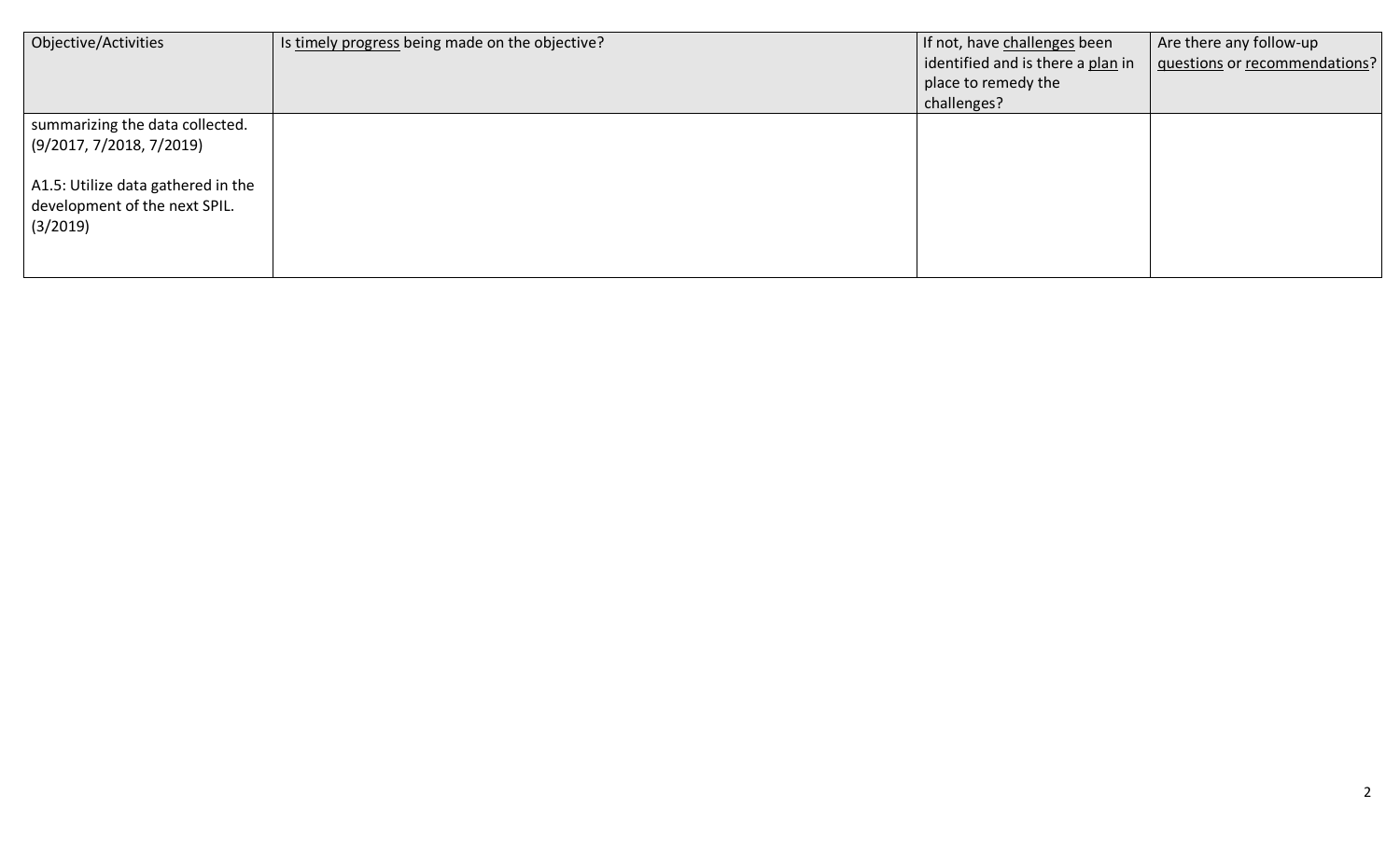| Objective/Activities                   | Is timely progress being made on the objective?                                               | If not, have challenges been      | Are there any follow-up         |
|----------------------------------------|-----------------------------------------------------------------------------------------------|-----------------------------------|---------------------------------|
|                                        |                                                                                               | identified and is there a plan in | questions or recommendations?   |
|                                        |                                                                                               | place to remedy the               |                                 |
|                                        |                                                                                               | challenges?                       |                                 |
| A2: Consumer satisfaction with         | October 2016 - March 2017                                                                     |                                   | Clarify in the next report      |
| the Arizona IL Network is assessed     | Partial Progress. During the reporting period, IL network members discussed the respective    |                                   | whether or not the CILs all     |
|                                        | surveys each CIL conducts, most CILs provided copies of the questions they include in their   |                                   | conducted consumer              |
| Indicator: A statistically significant | annual surveys, and discussed the types of questions that might be added to their respective  |                                   | satisfaction surveys 2017 and   |
| number of consumers of services        | surveys to gather general information the SILC needs for this objective. However, consensus   |                                   | whether or not the same         |
| from each CIL will be surveyed to      | was not reached on how many questions should be added and the structure of the survey. It     |                                   | questions were utilized by each |
| assess their level of satisfaction     | is expected for these issues to be resolved early in the next reporting period 3rd quarter.   |                                   | CIL.                            |
| with the services they received        |                                                                                               |                                   |                                 |
|                                        | April - June 2017                                                                             |                                   |                                 |
| Activities                             | Partial Progress. During this reporting period, it was determined that we will be adding no   |                                   |                                 |
| A2.1: Review current survey            | more than three questions to the consumer surveys that are conducted by the CILs. These       |                                   |                                 |
| instruments in use by Arizona          | will focus on whether or not the consumer received the service and or assistance they         |                                   |                                 |
| Centers for Independent Living         | contacted the CIL for, their overall level of satisfaction with the service they received and |                                   |                                 |
| $(12/2016)$ Completed                  | whether or not they would return to the CIL for services in the future based on their         |                                   |                                 |
|                                        | experience. The CILs indicated they conduct their surveys late in the calendar year. The      |                                   |                                 |
| A2.2: Identify and design              | wording of our questions will be finalized early in the fourth quarter and submitted to the   |                                   |                                 |
| questions to measure statewide         | CILs for inclusion in their next round of consumer surveys. Because of the timeframe in       |                                   |                                 |
| impacts and perceptions of             | which the CILs conduct their surveys, little activity took place on this objective during the |                                   |                                 |
| services provided by CILs to be        | reporting period.                                                                             |                                   |                                 |
| added to each Center's survey          |                                                                                               |                                   |                                 |
| tool. (1/2017)                         | July - December 2017                                                                          |                                   |                                 |
|                                        | Partial Progress. As the CILs have previously indicated that they would be running their      |                                   |                                 |
| A2.3: Centers for Independent          | surveys at the end of the calendar year, it is anticipated that they will compile and share   |                                   |                                 |
| Living conduct surveys. (6/17,         | results of their surveys in the coming quarter. Next IL Network meeting will occur in March,  |                                   |                                 |
| 6/18, 6/19                             | which will be the first meeting of this nature in over a year. The survey is a topic on the   |                                   |                                 |
|                                        | agenda.                                                                                       |                                   |                                 |
| A2.4: Centers for Independent          |                                                                                               |                                   |                                 |
| Living and SILC gather and analyze     |                                                                                               |                                   |                                 |
| data from statewide questions          |                                                                                               |                                   |                                 |
| administered on surveys                |                                                                                               |                                   |                                 |
| (9/2017, 9/2018, 9/2019)               |                                                                                               |                                   |                                 |
|                                        |                                                                                               |                                   |                                 |
| A2.5: The AZSILC will provide a        |                                                                                               |                                   |                                 |
| written report to the Arizona IL       |                                                                                               |                                   | 3                               |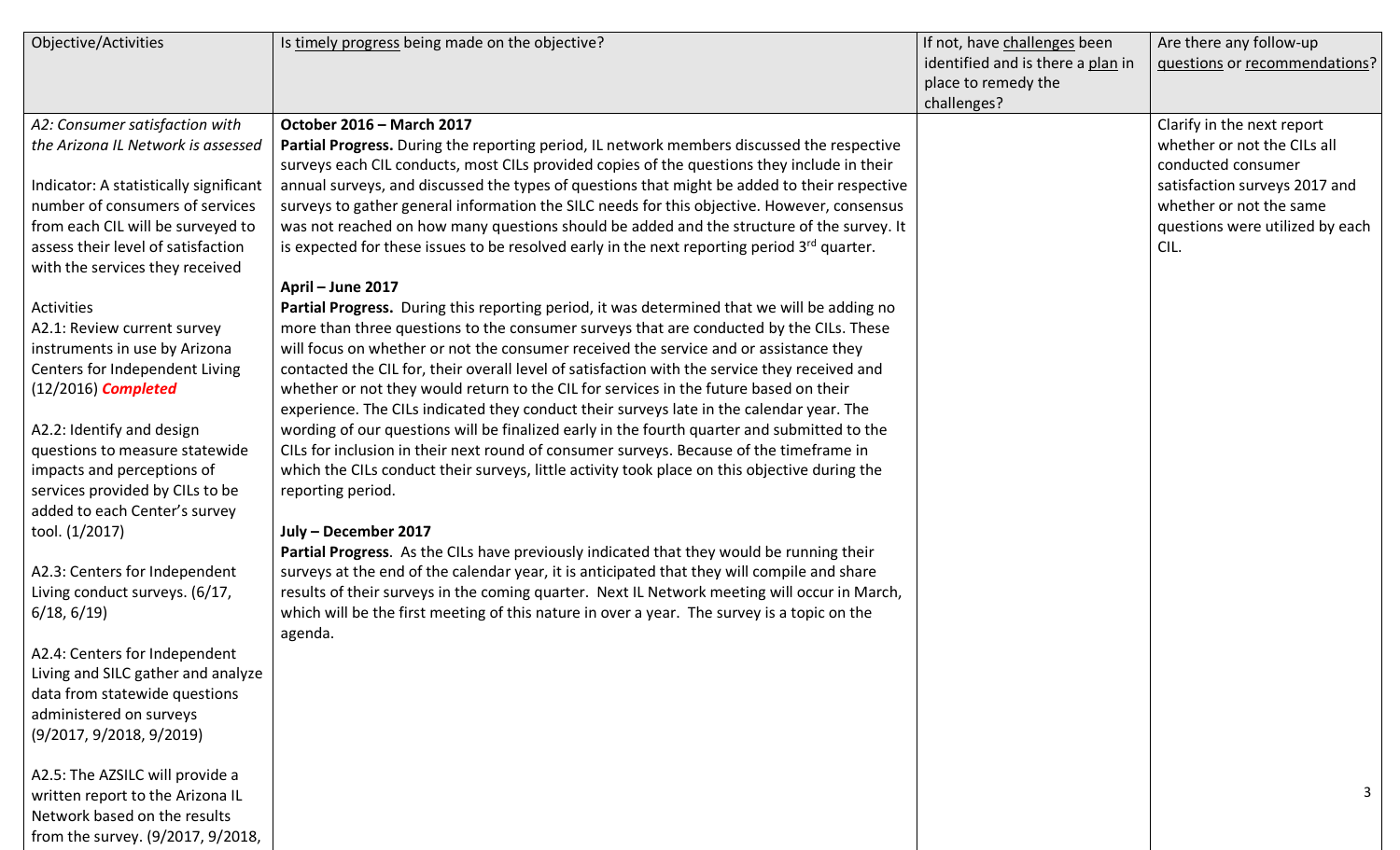| Objective/Activities                | Is timely progress being made on the objective?                                                                                                                                             | If not, have challenges been<br>identified and is there a plan in<br>place to remedy the<br>challenges? | Are there any follow-up<br>questions or recommendations? |
|-------------------------------------|---------------------------------------------------------------------------------------------------------------------------------------------------------------------------------------------|---------------------------------------------------------------------------------------------------------|----------------------------------------------------------|
| A3: Underserved and unserved        | October 2016 - March 2017                                                                                                                                                                   | The funds for the development                                                                           | Consider whether or not it                               |
| areas of Arizona access             | No. Due to difficult budgetary constraints on the state level, in addition to an unfavorable                                                                                                | of the materials noted to                                                                               | would be appropriate to submit                           |
| Independent Living services         | climate for securing dollars to fund Centers, this objective was tabled during this legislative<br>session. The Network has previously developed a preferred funding proposal and plan that | highlight the work of the ILCs<br>was not available.                                                    | an amendment to the SPIL to<br>revise this objective.    |
| Indicator: By September 30, 2019    | will be used once again during this SPIL cycle. The SPIL does include funds for development                                                                                                 |                                                                                                         |                                                          |
| the Arizona Independent Living      | of materials that will be used to highlight the work of Centers, the important contributions                                                                                                |                                                                                                         |                                                          |
| Network will receive a State        | they make to their respective communities and the tax savings they help the state to                                                                                                        |                                                                                                         |                                                          |
| Funding appropriation for           | achieve.                                                                                                                                                                                    |                                                                                                         |                                                          |
| Independent Living services         |                                                                                                                                                                                             |                                                                                                         |                                                          |
|                                     | April - June 2017                                                                                                                                                                           |                                                                                                         |                                                          |
| Activities:                         | Partial Progress. With funds for SPIL activities being received during this reporting period,                                                                                               |                                                                                                         |                                                          |
| A3.1: The IL Network will           | materials promoting the role of the IL network will be updated and printed in the fourth                                                                                                    |                                                                                                         |                                                          |
| formalize funding needs, data       | quarter.                                                                                                                                                                                    |                                                                                                         |                                                          |
| sources and methodology for         |                                                                                                                                                                                             |                                                                                                         |                                                          |
| achieving state appropriation.      | July - December 2017                                                                                                                                                                        |                                                                                                         |                                                          |
| (11/2016)                           | No. This objective will be discussed at the IL Network meeting in March 2018, to gain clarity                                                                                               |                                                                                                         |                                                          |
|                                     | on how best to proceed. It is understood, at this time, the objective has been tabled by the                                                                                                |                                                                                                         |                                                          |
| A3.2: The Arizona IL Network will   | CIL Directors.                                                                                                                                                                              |                                                                                                         |                                                          |
| disseminate information to the      |                                                                                                                                                                                             |                                                                                                         |                                                          |
| Governor and State Legislators      |                                                                                                                                                                                             |                                                                                                         |                                                          |
| highlighting the impact of          |                                                                                                                                                                                             |                                                                                                         |                                                          |
| Independent Living services in      |                                                                                                                                                                                             |                                                                                                         |                                                          |
| Arizona                             |                                                                                                                                                                                             |                                                                                                         |                                                          |
| (1/2017, 1/2018, 1/2019)            |                                                                                                                                                                                             |                                                                                                         |                                                          |
|                                     |                                                                                                                                                                                             |                                                                                                         |                                                          |
| A3.3: IL Network partners           |                                                                                                                                                                                             |                                                                                                         |                                                          |
| facilitate meetings with            |                                                                                                                                                                                             |                                                                                                         |                                                          |
| Legislators and Governor's staff to |                                                                                                                                                                                             |                                                                                                         |                                                          |
| discuss introduction of legislation |                                                                                                                                                                                             |                                                                                                         |                                                          |
| to provide state IL funding or      |                                                                                                                                                                                             |                                                                                                         |                                                          |
| inclusion in the Governor's         |                                                                                                                                                                                             |                                                                                                         |                                                          |
| budget. (1/2017, 1/2018, 1/2019)    |                                                                                                                                                                                             |                                                                                                         |                                                          |
|                                     |                                                                                                                                                                                             |                                                                                                         |                                                          |
| A3.4: SILC and Arizona IL Network   |                                                                                                                                                                                             |                                                                                                         |                                                          |
| partners engage in advocacy         |                                                                                                                                                                                             |                                                                                                         |                                                          |
| efforts to achieve passage of       |                                                                                                                                                                                             |                                                                                                         |                                                          |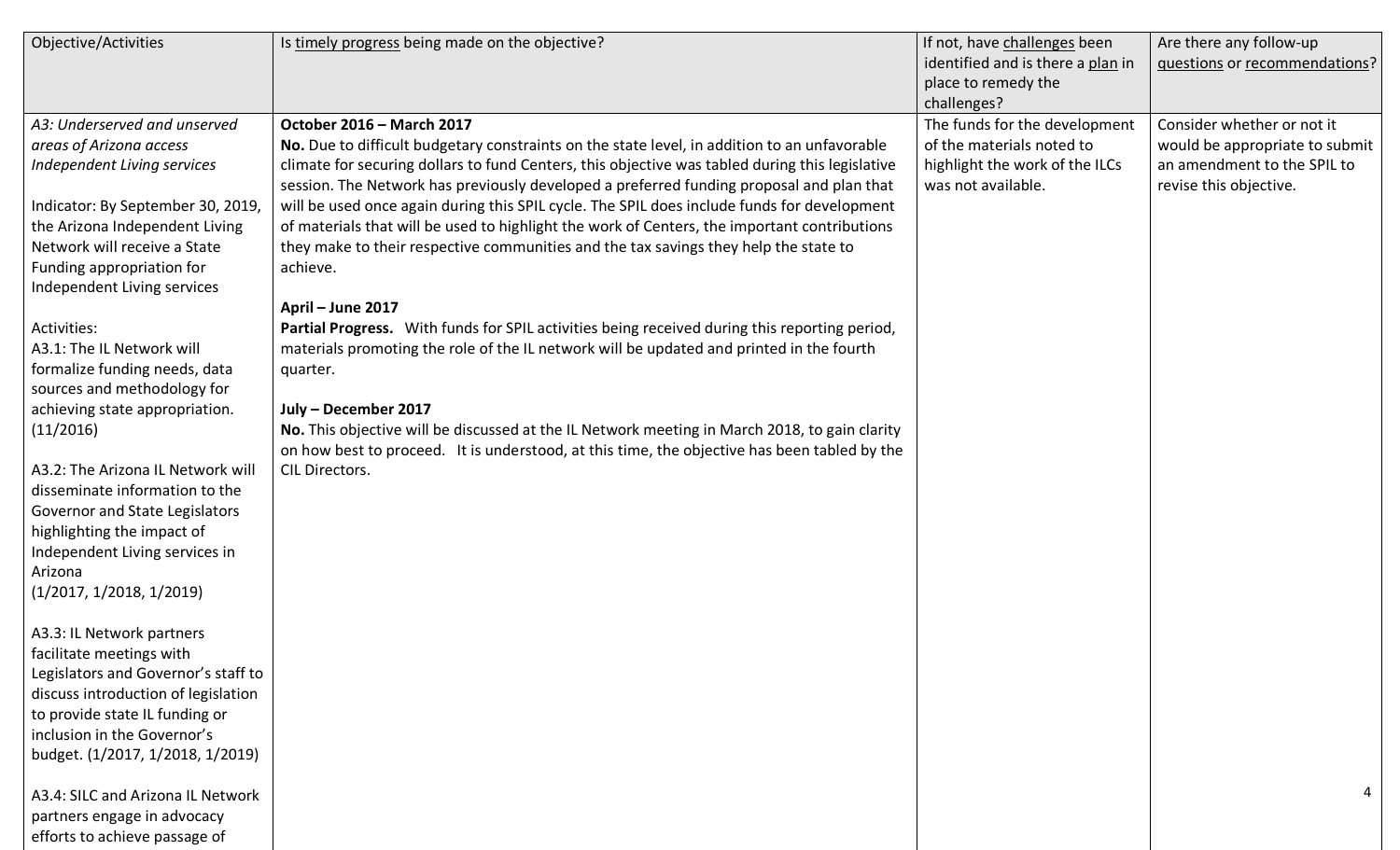| Objective/Activities                                                                                                                                                                                                                                                                                                                   | Is timely progress being made on the objective?                                                                                                                                                                                                                                                                                                                                                                                                                                                                                                                                                                                                                                                                                                                                                                          | If not, have challenges been<br>identified and is there a plan in<br>place to remedy the<br>challenges? | Are there any follow-up<br>questions or recommendations?                                                              |
|----------------------------------------------------------------------------------------------------------------------------------------------------------------------------------------------------------------------------------------------------------------------------------------------------------------------------------------|--------------------------------------------------------------------------------------------------------------------------------------------------------------------------------------------------------------------------------------------------------------------------------------------------------------------------------------------------------------------------------------------------------------------------------------------------------------------------------------------------------------------------------------------------------------------------------------------------------------------------------------------------------------------------------------------------------------------------------------------------------------------------------------------------------------------------|---------------------------------------------------------------------------------------------------------|-----------------------------------------------------------------------------------------------------------------------|
| A4: Employment Opportunities for<br>people who have disabilities are<br>increased.<br>Indicator: By September 30, 2019,<br>State appropriations for Arizona<br><b>Vocational Rehabilitation Services</b><br>(VR) are increased to 100% of the<br>amount necessary for Arizona to<br>receive its full federal marching<br>contribution. | July - December 2017<br>No. It has been determined by the IL Network that seeking additional funding at present is<br>not a favorable activity. Previous efforts were successful to some degree in obtaining more<br>state match for RSA/VR services. Therefore, focus has shifted from concern with funding and<br>Legislative education, to continued outreach and information dissemination across Arizona.<br>One AZSILC employee and one AZYLF Alum serve on the Arizona Community of Practice on<br>Transition, which works closely with the Department of Education on implementing the<br>Arizona Transition Conference. Both also serve on the subcommittee that developed the<br>new Transition Slide Guide, which upholds Employment First Initiative philosophy, and<br>provides VR resources and timelines. |                                                                                                         | Consider whether or not it<br>would be appropriate to submit<br>an amendment to the SPIL to<br>revise this objective. |
| A4.1: Develop a VR fact sheet and<br>other materials<br>(10/2016, 10/2017, 10/2018)<br>A4.2: Plan and convene a<br>stakeholder summit<br>(10/2016, 10/2017, 10/2018)                                                                                                                                                                   | One AZSILC employee and one AZYLF Alum serve on the Arizona Employment First Initiative<br>Core Team, as well as on the Communication Subcommittee. This core team is comprised of<br>a large number of partner agencies, including VR. The Arizona Employment First Initiative<br>was successful in obtaining an Executive Order from the Governor regarding the initiative.                                                                                                                                                                                                                                                                                                                                                                                                                                            |                                                                                                         |                                                                                                                       |
| A4.3: Identify and meet with key<br>state legislators and Governor's<br>staff to draft legislation or<br>inclusion of increased AZRSA in<br>state budget.<br>(12/2016, 12/2017, 12/2018)                                                                                                                                               |                                                                                                                                                                                                                                                                                                                                                                                                                                                                                                                                                                                                                                                                                                                                                                                                                          |                                                                                                         |                                                                                                                       |
| A4.4: The AZSILC and other<br>stakeholders meet with state<br>legislators to present need and<br>advocate for increased funding for<br><b>VR</b> services<br>(3/2017, 3/2018, 3/2019)                                                                                                                                                  |                                                                                                                                                                                                                                                                                                                                                                                                                                                                                                                                                                                                                                                                                                                                                                                                                          |                                                                                                         | 5                                                                                                                     |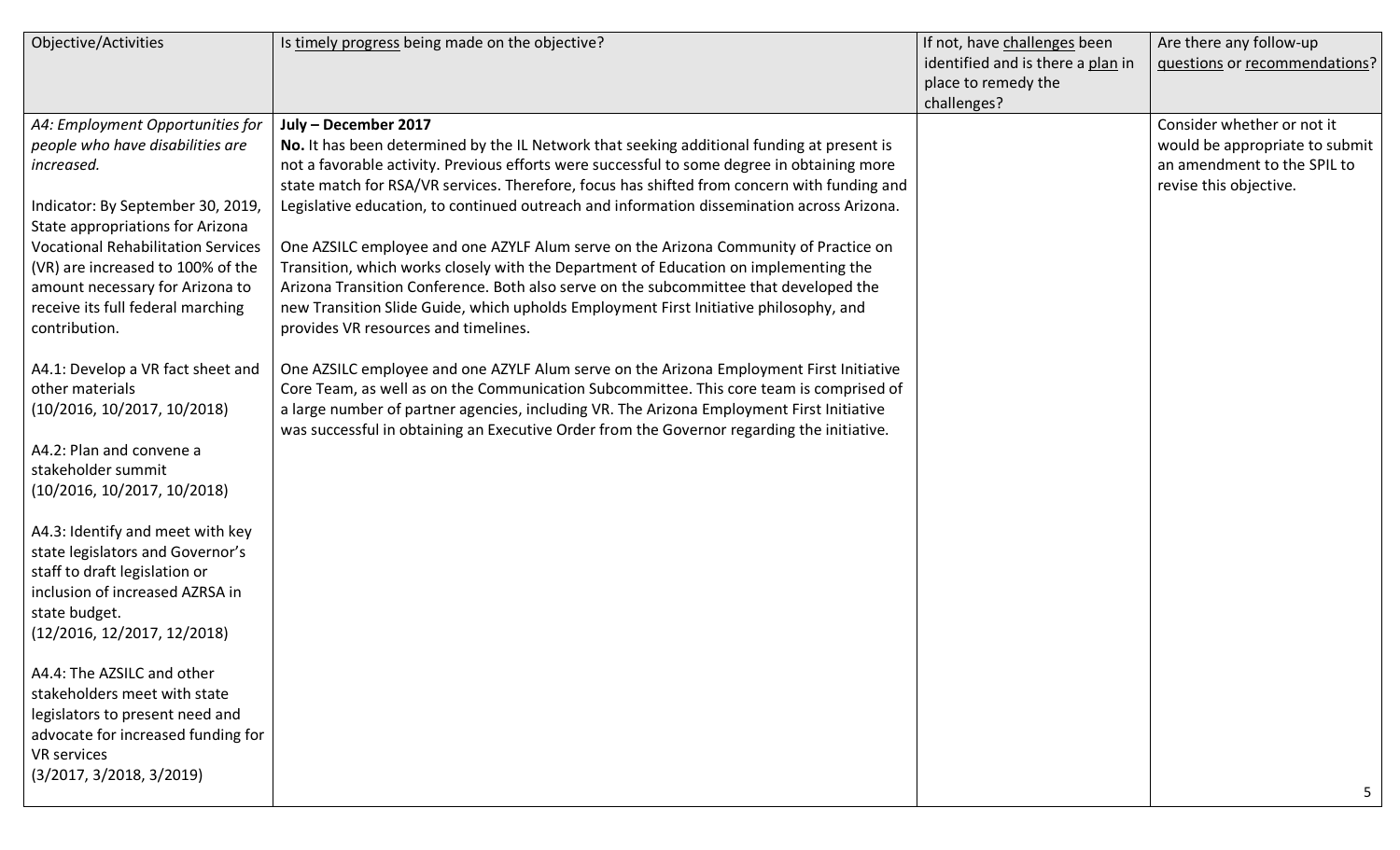| Objective/Activities                                                                                                                                                                                                                                                                                                                                                                                                                                | Is timely progress being made on the objective?                                                                                                                                                                                                                                                                 |                                                                        |                                                                                                                                                                                                                                                                                                                                                                                                                                                                                                                                                                      | If not, have challenges been<br>identified and is there a plan in<br>place to remedy the<br>challenges? | Are there any follow-up<br>questions or recommendations? |
|-----------------------------------------------------------------------------------------------------------------------------------------------------------------------------------------------------------------------------------------------------------------------------------------------------------------------------------------------------------------------------------------------------------------------------------------------------|-----------------------------------------------------------------------------------------------------------------------------------------------------------------------------------------------------------------------------------------------------------------------------------------------------------------|------------------------------------------------------------------------|----------------------------------------------------------------------------------------------------------------------------------------------------------------------------------------------------------------------------------------------------------------------------------------------------------------------------------------------------------------------------------------------------------------------------------------------------------------------------------------------------------------------------------------------------------------------|---------------------------------------------------------------------------------------------------------|----------------------------------------------------------|
| Goal B: Youth who have disabilities in Arizona learn about and access Independent Living services                                                                                                                                                                                                                                                                                                                                                   |                                                                                                                                                                                                                                                                                                                 |                                                                        |                                                                                                                                                                                                                                                                                                                                                                                                                                                                                                                                                                      |                                                                                                         |                                                          |
| B1: Coordinate the Arizona Youth<br>Leadership Forum for Students<br>and Transitioning Young Adults<br>Who Have Disabilities<br>Indicator: Youth who have<br>disabilities in Arizona gain<br>Independent Living skills as they<br>prepare for and transition to adult<br>roles<br>Activities:<br>B1.1: By July 2019, a minimum of<br>75 youth who have disabilities<br>from across Arizona will graduate<br>from Arizona Youth Leadership<br>Forum. | October 2016 - March 2017<br>AZYLF Alumni.<br>April - June 2017<br>disabilities, from across Arizona.<br>July - December 2017<br>Yes. The following is a comparison of Pre-and Post-AZYLF Survey results of 40 total<br>respondents for the year 2017. All respondents are Arizona youth who have disabilities. |                                                                        | Yes. AZYLF 2017 will be held at Arizona State University, Phoenix Campus, June 18-23, 2017.<br>All major event details have been confirmed. AZYLF 2017 received 40 Delegate applications.<br>Prospective Delegate interviews have been completed, and Delegate Acceptance packets<br>have been assembled for mailing. AZYLF 2017 staff have been identified, and will include 16<br>Yes. AZYLF 2017 was held at Arizona State University, Phoenix Campus, June 18-23, 2017.<br>The graduating class was comprised of 40 youth and young adults who have a variety of |                                                                                                         |                                                          |
| (7/2019)                                                                                                                                                                                                                                                                                                                                                                                                                                            | <b>QUESTION</b>                                                                                                                                                                                                                                                                                                 | Pre-AZYLF Response                                                     | Post-AZYLF Response                                                                                                                                                                                                                                                                                                                                                                                                                                                                                                                                                  |                                                                                                         |                                                          |
| B1.2: In 2017, 2018, and 2019, Pre<br>and Post Survey Data for 90% of<br>Arizona Youth Leadership Forum<br>Alumni will reflect increased<br>awareness of Independent Living<br>and disability resources.<br>(7/2017, 7/2018, 7/2019)                                                                                                                                                                                                                | How familiar are you with<br><b>Centers for Independent</b><br>Living?                                                                                                                                                                                                                                          | I know a lot: 3%<br>I know a little: 20%<br>I don't know much:<br>77%  | I know a lot: 7%<br>I know a little: 58%<br>I don't know much: 35%                                                                                                                                                                                                                                                                                                                                                                                                                                                                                                   |                                                                                                         |                                                          |
|                                                                                                                                                                                                                                                                                                                                                                                                                                                     | How familiar are you with<br>Rehabilitation<br>Services/Vocational<br>Rehabilitation?                                                                                                                                                                                                                           | I know a lot: 5%<br>I know a little: 45%<br>I don't know much:<br>50%  | I know a lot: 50%<br>I know a little: 45%<br>I don't know much: 5%                                                                                                                                                                                                                                                                                                                                                                                                                                                                                                   |                                                                                                         |                                                          |
|                                                                                                                                                                                                                                                                                                                                                                                                                                                     | How familiar are you with<br>Advocacy?                                                                                                                                                                                                                                                                          | I know a lot: 10%<br>I know a Little: 32%<br>I don't know much:<br>58% | I know a lot: 78%<br>I know a little: 22%<br>I don't know much: 0%                                                                                                                                                                                                                                                                                                                                                                                                                                                                                                   |                                                                                                         |                                                          |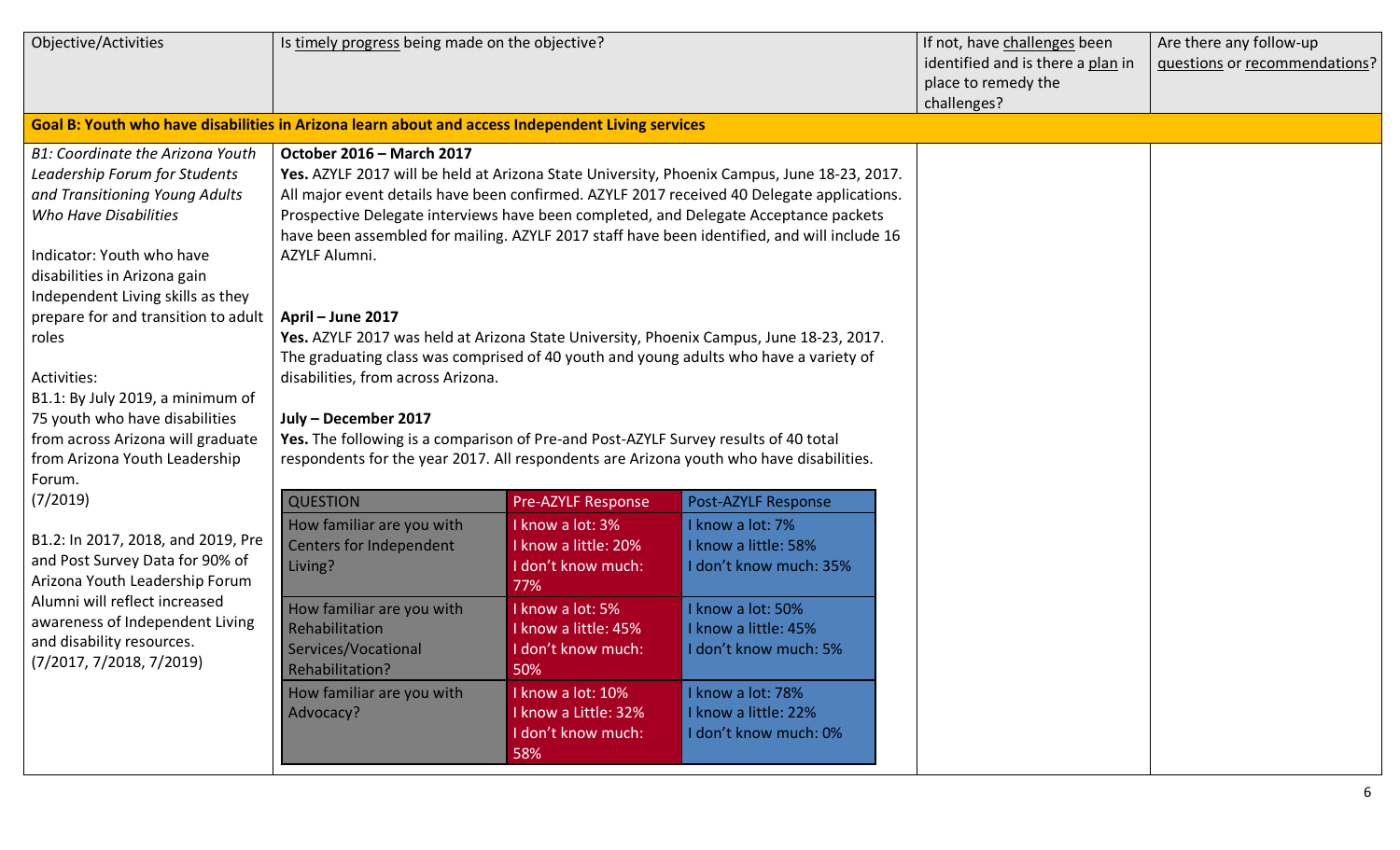| Objective/Activities                                                                                                                                                                                                                                                                                                 | Is timely progress being made on the objective?                                                                                                                                                                                                                                                                                    |                                                                        |                                                                                             | If not, have challenges been<br>identified and is there a plan in<br>place to remedy the<br>challenges? | Are there any follow-up<br>questions or recommendations? |
|----------------------------------------------------------------------------------------------------------------------------------------------------------------------------------------------------------------------------------------------------------------------------------------------------------------------|------------------------------------------------------------------------------------------------------------------------------------------------------------------------------------------------------------------------------------------------------------------------------------------------------------------------------------|------------------------------------------------------------------------|---------------------------------------------------------------------------------------------|---------------------------------------------------------------------------------------------------------|----------------------------------------------------------|
| B1.3: In 2017, 2018, and 2019,<br>75% of Arizona Youth Leadership<br>Forum Alumni will report<br>satisfaction with the Mentoring                                                                                                                                                                                     | How familiar are you with<br>Disability History/Culture?                                                                                                                                                                                                                                                                           | I know a lot: 10%<br>I know a little: 27%<br>I don't know much:<br>63% | I know a lot: 55%<br>I know a little: 38%<br>I don't know much: 7%                          |                                                                                                         |                                                          |
| they have received during the first<br>six months following graduation.<br>(12/2017, 12/2018, 12/2019)<br>B1.4: In 2017, 2018, and 2019,<br>75% of Arizona Youth Leadership<br>Forum Alumni will engage in<br>activities to inform development<br>of the State Plan for Independent<br>Living.<br>(9/17, 9/18, 9/19) | How familiar are you with<br>Transition to Adulthood?                                                                                                                                                                                                                                                                              | I know a lot: 7%<br>I know a little: 53%<br>I don't know much:<br>40%  | I know a lot: 55%<br>I know a little: 42%<br>I don't know much: 3%                          |                                                                                                         |                                                          |
|                                                                                                                                                                                                                                                                                                                      | How familiar are you with<br>Disability Services in Arizona?                                                                                                                                                                                                                                                                       | I know a lot: 40%<br>I know a little: 25%<br>I don't know much:<br>35% | I know a lot: 47%<br>I know a little: 53%<br>I don't know much: 0%                          |                                                                                                         |                                                          |
|                                                                                                                                                                                                                                                                                                                      | How familiar are you with<br>accommodations for disability?   I know a little: 48%                                                                                                                                                                                                                                                 | I know a lot: 17%<br>I don't know much:<br>35%                         | I know a lot: 62%<br>I know a little: 38%<br>I don't know much: 0%                          |                                                                                                         |                                                          |
|                                                                                                                                                                                                                                                                                                                      | Mentoring satisfaction survey results will be compiled and reported upon next SPIL<br>Evaluation cycle.                                                                                                                                                                                                                            |                                                                        |                                                                                             |                                                                                                         |                                                          |
|                                                                                                                                                                                                                                                                                                                      | A survey was administered to 100% of the Alumni at the conclusion of AZYLF 2017, by<br>cycle.                                                                                                                                                                                                                                      |                                                                        | AZSILC. The responses will be provided during SPIL development activities for the next plan |                                                                                                         |                                                          |
| B2: Maintenance of the Arizona<br>Youth Leadership Alumni<br>Association                                                                                                                                                                                                                                             | October 2016 - March 2017<br>Yes. AZYLF Alumni Association completed an Alumni package of benefits, to assist with<br>encouraging AZYLF Alumni to join and engage with the AZYLF Alumni Association. AZYLF<br>Alumni Association Executive Committee members will present about the AZYLF Alumni<br>Association during AZYLF 2017. |                                                                        |                                                                                             |                                                                                                         |                                                          |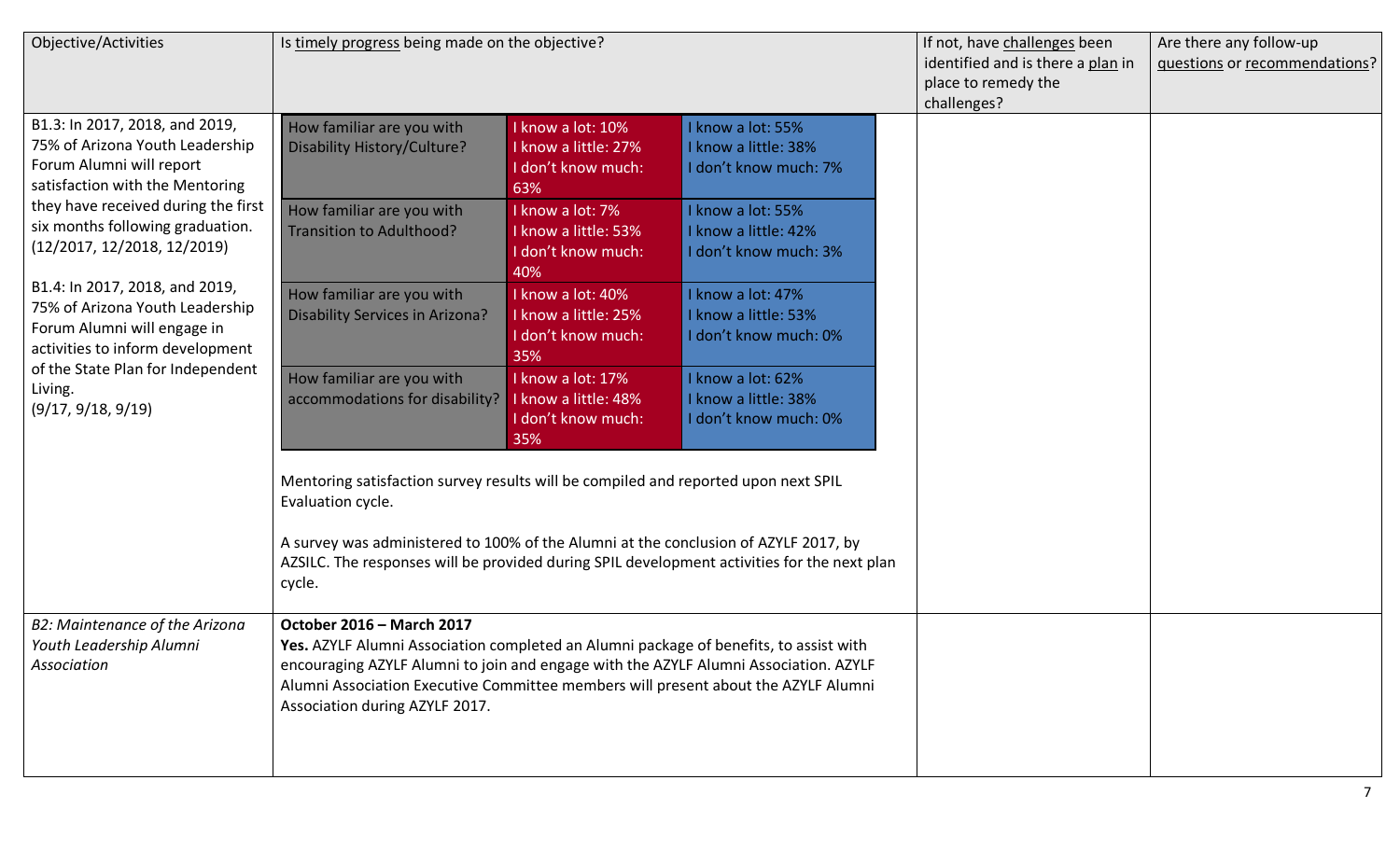| Objective/Activities               | Is timely progress being made on the objective?                                                | If not, have challenges been      | Are there any follow-up       |
|------------------------------------|------------------------------------------------------------------------------------------------|-----------------------------------|-------------------------------|
|                                    |                                                                                                | identified and is there a plan in | questions or recommendations? |
|                                    |                                                                                                | place to remedy the               |                               |
|                                    |                                                                                                | challenges?                       |                               |
| Indicator: Arizona Youth           | April - June 2017                                                                              |                                   |                               |
| Leadership Forum and Arizona       | Yes. For the period of April-June 2017, AZYLF Alumni Association (AAA) held two business       |                                   |                               |
| Youth Engagement Academy           | meetings, determined that they had completed all of the goals they had set for the year, and   |                                   |                               |
| Alumni demonstrate leadership in   | elected Officers for the upcoming year, which begins 7/1/17.                                   |                                   |                               |
| the disability movement through    |                                                                                                |                                   |                               |
| Alumni Association meetings,       | Below are the goals set by the AZYLF Alumni Association that were completed between the        |                                   |                               |
| activities, and initiatives        | dates 7/1/16-6/30/17:                                                                          |                                   |                               |
|                                    |                                                                                                |                                   |                               |
| Activities:                        | By 6/30/17 AAA will complete one fundraising event.                                            |                                   |                               |
| B2.1: In 2017, 2018, and 2019,     | By 6/30/17 AAA will complete two group service projects.                                       |                                   |                               |
| 75% of Arizona Youth Leadership    | By 6/30/17 AAA will complete five community outreach events.                                   |                                   |                               |
| Forum and Arizona Youth            | By 6/30/17 AAA will complete two community outreach events at schools.                         |                                   |                               |
| Engagement Academy Alumni will     | By 6/30/17 AAA will complete five social activities in Maricopa County.                        |                                   |                               |
| join the Alumni Association.       | By 6/30/17 AAA will complete one social activity in Pima County.                               |                                   |                               |
| (9/2017, 9/2018, 9/2019)           | By 12/31/16 AAA will formalize AAA membership package of benefits for Alumni.                  |                                   |                               |
|                                    | By 12/31/16 AAA will implement the Stick it to Sigma Campaign.                                 |                                   |                               |
| B2.2: In 2017, 2018, and 2019,     | By 10/31/16 AAA will coordinate the Arizona Disability Mentoring Day.                          |                                   |                               |
| 50% of Arizona Youth Leadership    | By 6/30/17 AAA will demonstrate engagement in the development and                              |                                   |                               |
| Forum and Arizona Youth            | implementation of AZYLF 2017.                                                                  |                                   |                               |
| Engagement Academy Alumni will     |                                                                                                |                                   |                               |
| follow and interact with the       | July - December 2017                                                                           |                                   |                               |
| Alumni organization on social      | Yes. For the period of July-December 2017, AZYLF Alumni Association held four business         |                                   |                               |
| media, website or other methods    | meetings.                                                                                      |                                   |                               |
| during the first six months        |                                                                                                |                                   |                               |
| following graduation               | B2.1: Below are the goals set for the AZYLF Alumni Association (AAA) for the period of         |                                   |                               |
| (12/2017, 12/2018, 12/2019)        | 7/1/17-6/30/18:                                                                                |                                   |                               |
|                                    |                                                                                                |                                   |                               |
| B2.3: In 2017, 2018, and 2019,     | 1.By 6/30/18, AAA will complete 15 Community Outreach events, which will include: an           |                                   |                               |
| 50% of Arizona Youth Leadership    | event in Apache County, a cultural/diversity event, an event for a cause, a legislative event, |                                   |                               |
| Forum and Arizona Youth            | an event in a Native Community, a school outreach event, and a service project.                |                                   |                               |
| Engagement Academy Alumni will     |                                                                                                |                                   |                               |
| participate in at least one Alumni |                                                                                                |                                   |                               |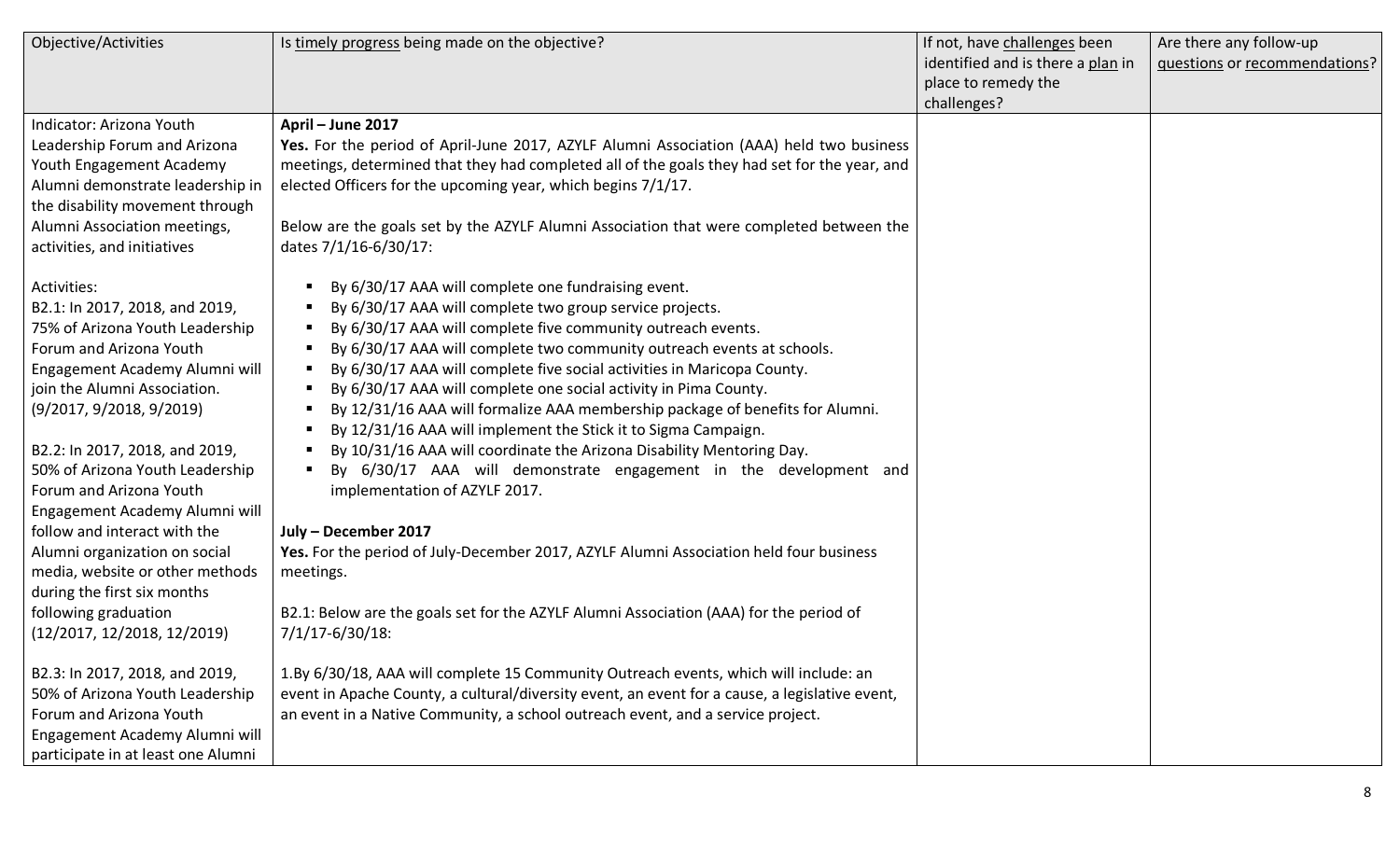| Objective/Activities                 | Is timely progress being made on the objective?                                               | If not, have challenges been      | Are there any follow-up       |
|--------------------------------------|-----------------------------------------------------------------------------------------------|-----------------------------------|-------------------------------|
|                                      |                                                                                               | identified and is there a plan in | questions or recommendations? |
|                                      |                                                                                               | place to remedy the               |                               |
|                                      |                                                                                               | challenges?                       |                               |
| association meeting or initiative.   | 2.By 6/30/18, AAA will explore options to raise a minimum of \$1,000.                         |                                   |                               |
| (12/2017, 12/2018, 12/2019)          |                                                                                               |                                   |                               |
|                                      | 3.By 6/30/18, AAA will complete 10 social events, which will include: at least 3 in Maricopa  |                                   |                               |
| B2.4: In 2017, 2018, and 2019,       | County, 2 in Pima County, and 1 in Yuma County.                                               |                                   |                               |
| 50% of Arizona Youth Leadership      |                                                                                               |                                   |                               |
| Forum and Arizona Youth              | 4.By 6/30/18, AAA will explore options for inclusive meeting formats to better connect all    |                                   |                               |
| Engagement Academy Alumni will       | Alumni.                                                                                       |                                   |                               |
| participate in at least one Alumni   |                                                                                               |                                   |                               |
| Association social activity or       | 5.By 6/30/18, AAA will explore options to provide mini YLF's and/or YLF's outside of Phoenix. |                                   |                               |
| service project                      |                                                                                               |                                   |                               |
| (12/2017, 12/2018, 12/2019)          | <b>AAA Goal Progress:</b>                                                                     |                                   |                               |
|                                      | 1. AAA has completed 5 community outreach events, including 2 in a Native Community, and      |                                   |                               |
| B2.5: By September 2019, 50% of      | 1 in a school. AAA has completed 2 service projects.                                          |                                   |                               |
| total Alumni for the years 2014-     |                                                                                               |                                   |                               |
| 2019 have participated in the        | 2. AAA have identified a disabilities awareness theatre production as a fundraising           |                                   |                               |
| planning or implementation of        | opportunity, which is scheduled for March 2018 in Tempe, in addition to several social        |                                   |                               |
| Arizona Youth Leadership Forum       | events at restaurants that have give-back programs.                                           |                                   |                               |
| by serving on the Leadership         |                                                                                               |                                   |                               |
| Team, Alumni Association             | 3. One social event has been completed in Maricopa County. One social event has been          |                                   |                               |
| <b>Executive Committee, Planning</b> | completed in Pima County.                                                                     |                                   |                               |
| Committee, Delegate Selection        |                                                                                               |                                   |                               |
| Committee, as a Guest Speaker or     | 4. Amazon Chime will be used by AAA for inclusive large group meetings.                       |                                   |                               |
| Presenter, as a Mentor or Staff      |                                                                                               |                                   |                               |
| member.                              | 5. Northern Arizona University has been identified as the site for the second Youth           |                                   |                               |
| (9/2019)                             | Leadership Forum in 2018.                                                                     |                                   |                               |
|                                      |                                                                                               |                                   |                               |
|                                      |                                                                                               |                                   |                               |
|                                      | B2.2: 60% of the AZYLF Class of 2017 have joined the AZYLF Alumni Association.                |                                   |                               |
|                                      |                                                                                               |                                   |                               |
|                                      | B2.3: 20% of the AZYLF Class of 2017 have participated in at least one AAA meeting or         |                                   |                               |
|                                      | initiative.                                                                                   |                                   |                               |
|                                      |                                                                                               |                                   |                               |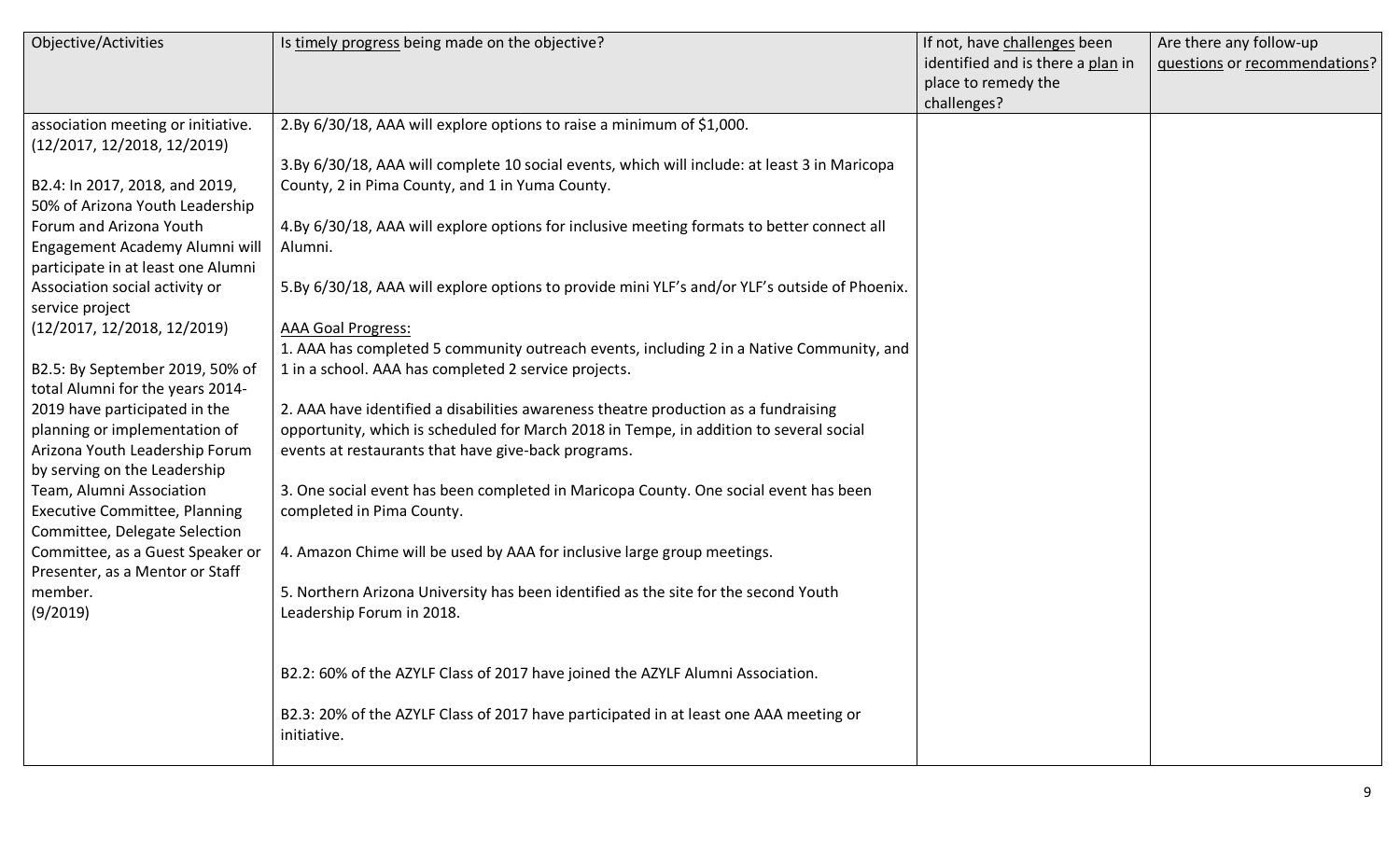| Objective/Activities                | Is timely progress being made on the objective?                                                                  | If not, have challenges been      | Are there any follow-up       |
|-------------------------------------|------------------------------------------------------------------------------------------------------------------|-----------------------------------|-------------------------------|
|                                     |                                                                                                                  | identified and is there a plan in | questions or recommendations? |
|                                     |                                                                                                                  | place to remedy the               |                               |
|                                     |                                                                                                                  | challenges?                       |                               |
|                                     | B2.4: 25% of the AZYLF Class of 2017 have participated in at least one AAA social activity or<br>service project |                                   |                               |
|                                     | B2.5: The breakdown of participation by graduating is as follows:                                                |                                   |                               |
|                                     | Class of $2014 = 71\%$ Class of $2016 = 40\%$<br>Overall<br>Class of 2015 = 59% Class of 2016 = 15%<br>46%       |                                   |                               |
| B3: Support and maintenance of      | October 2016 - March 2017                                                                                        |                                   |                               |
| the Arizona Youth Engagement        | Yes. Seven AZYLF Alumni have been identified as the first AZYEA class. Some of the                               |                                   |                               |
| Academy                             | Curriculum has been developed and implemented, and other aspects are in process. Four                            |                                   |                               |
|                                     | AZYEA youth facilitators taught one self-determination class at Ability360, a Center for                         |                                   |                               |
| Indicator: Arizona youth who have   | Independent Living (CIL). One Alumni taught a self-determination class at another CIL                            |                                   |                               |
| disabilities contribute as leaders  | (Assist! to Independence). Self-determination training has been scheduled at the CIL, Direct                     |                                   |                               |
| within the Arizona Independent      | Center for Independence, for July 2017. AZYEA youth facilitators will provide self-                              |                                   |                               |
| Living Network                      | determination training in conjunction with Raising Special Kids, Arizona's Parent Training                       |                                   |                               |
|                                     | and Information Center, in July 2017. Person-Centered Planning Facilitators training is                          |                                   |                               |
| Activities:                         | scheduled for June 2017.                                                                                         |                                   |                               |
| B3.1: By December 2019, a           |                                                                                                                  |                                   |                               |
| minimum of 15 youth who have        | April - June 2017                                                                                                |                                   |                               |
| disabilities will graduate from     | Yes. Seven AZYLF Alumni have been identified as the first AZYEA class. Some of the                               |                                   |                               |
| Arizona Youth Engagement            | Curriculum has been developed and implemented, and other aspects are in process.                                 |                                   |                               |
| Academy, an intensive training      | Four AZYEA youth facilitators taught one self-determination class at Ability360, a                               |                                   |                               |
| program designed to build           | Center for Independent Living (CIL). One Alumni taught a self-determination class at                             |                                   |                               |
| capacity in youth to initiate and   | another CIL (Assist! to Independence).                                                                           |                                   |                               |
| fulfill leadership roles within the | " Two AZYLF Alumni facilitated a four-part self-determination training in partnership                            |                                   |                               |
| disability movement.                | with the Sonoran University Center on Excellence in Developmental Disability on                                  |                                   |                               |
| (12/2019)                           | during the month of June 2017.                                                                                   |                                   |                               |
|                                     | Person-Centered Planning Facilitator training was completed in June 2017, with 7                                 |                                   |                               |
|                                     | AZYLF Alumni completing Facilitator training. These Alumni facilitated Person-                                   |                                   |                               |
|                                     | Centered Planning for each Delegate in the AZYLF Class of 2017.                                                  |                                   |                               |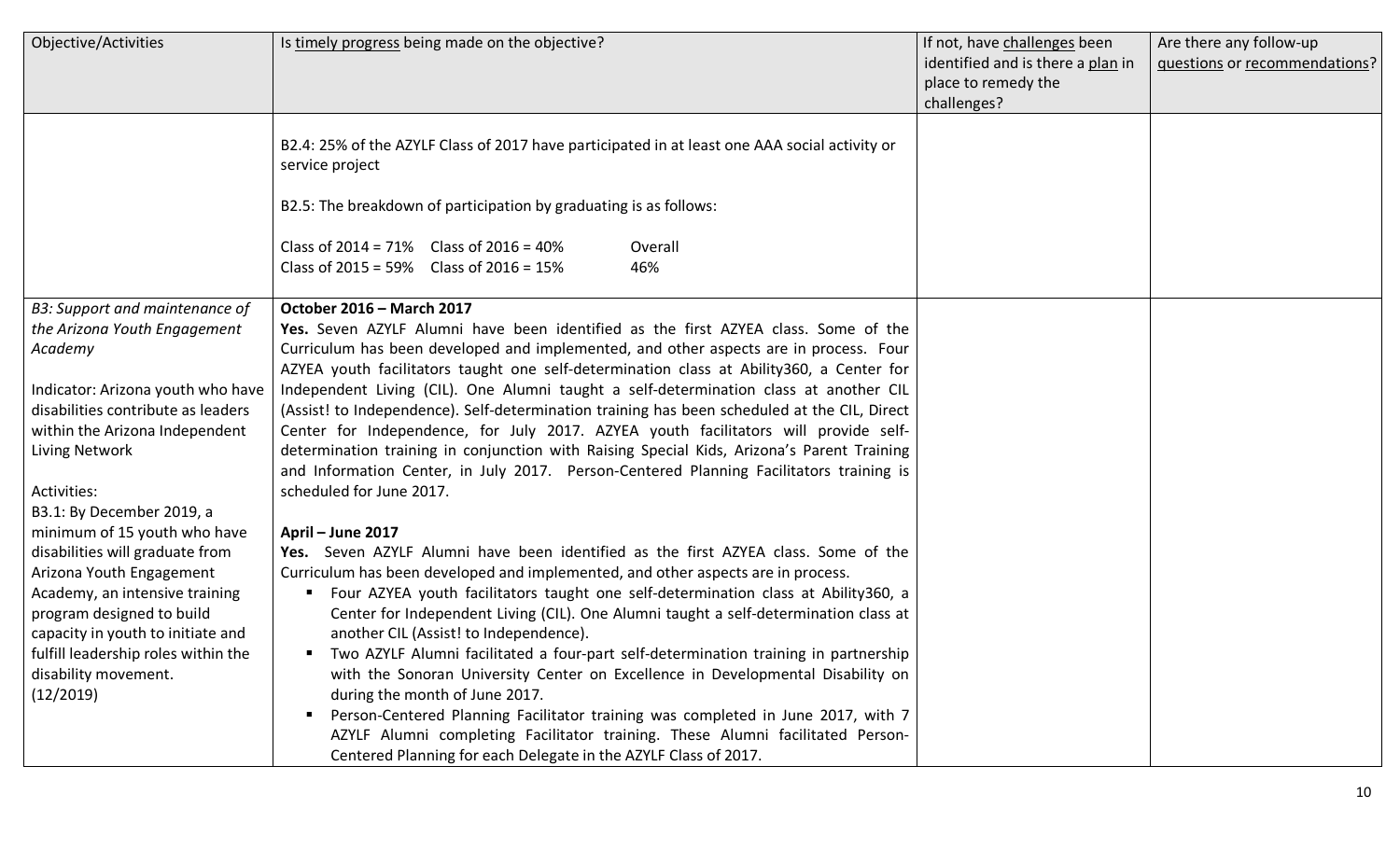| Objective/Activities              | Is timely progress being made on the objective?                                          | If not, have challenges been      | Are there any follow-up       |
|-----------------------------------|------------------------------------------------------------------------------------------|-----------------------------------|-------------------------------|
|                                   |                                                                                          | identified and is there a plan in | questions or recommendations? |
|                                   |                                                                                          | place to remedy the               |                               |
|                                   |                                                                                          | challenges?                       |                               |
| B3.2: By September 2019, 50% of   | July - December 2017                                                                     |                                   |                               |
| Arizona Youth Engagement          | Yes.                                                                                     |                                   |                               |
| Academy Alumni will provide self- | B3.1: Ten AZYLF Alumni have graduated from Arizona Youth Engagement Academy.             |                                   |                               |
| determination training, coaching, | B3.2: AZYEA Alumni are scheduled to teach Living Well with a Disability at Ability360 in |                                   |                               |
| or mentoring within an Arizona    | January and April 2018.                                                                  |                                   |                               |
| Center for Independent Living or  |                                                                                          |                                   |                               |
| other disability related          | Implementation of objectives B3.3 and B3.4, will begin in March 2018.                    |                                   |                               |
| organization.                     |                                                                                          |                                   |                               |
| (9/2019)                          | Implementation of objective B.4 will begin in 2019.                                      |                                   |                               |
|                                   |                                                                                          |                                   |                               |
| B3.3: By September 2019, 50% of   |                                                                                          |                                   |                               |
| Arizona Youth Engagement          |                                                                                          |                                   |                               |
| Academy Alumni will provide       |                                                                                          |                                   |                               |
| disability access and equality    |                                                                                          |                                   |                               |
| training within an Arizona        |                                                                                          |                                   |                               |
| organization that does not        |                                                                                          |                                   |                               |
| identify as disability centric.   |                                                                                          |                                   |                               |
| (9/2019)                          |                                                                                          |                                   |                               |
|                                   |                                                                                          |                                   |                               |
| B3.4: By September 2019, 25% of   |                                                                                          |                                   |                               |
| Arizona Youth Engagement          |                                                                                          |                                   |                               |
| Academy Alumni will facilitate    |                                                                                          |                                   |                               |
| Person-Centered Planning within   |                                                                                          |                                   |                               |
| an Arizona Center for             |                                                                                          |                                   |                               |
| Independent Living or other       |                                                                                          |                                   |                               |
| disability related organization.  |                                                                                          |                                   |                               |
| (9/2019)                          |                                                                                          |                                   |                               |
| B3.5: By September 2019, using    |                                                                                          |                                   |                               |
| the train-the-trainer approach, a |                                                                                          |                                   |                               |
| minimum of 3 Arizona Youth        |                                                                                          |                                   |                               |
| Engagement Academy Alumni will    |                                                                                          |                                   |                               |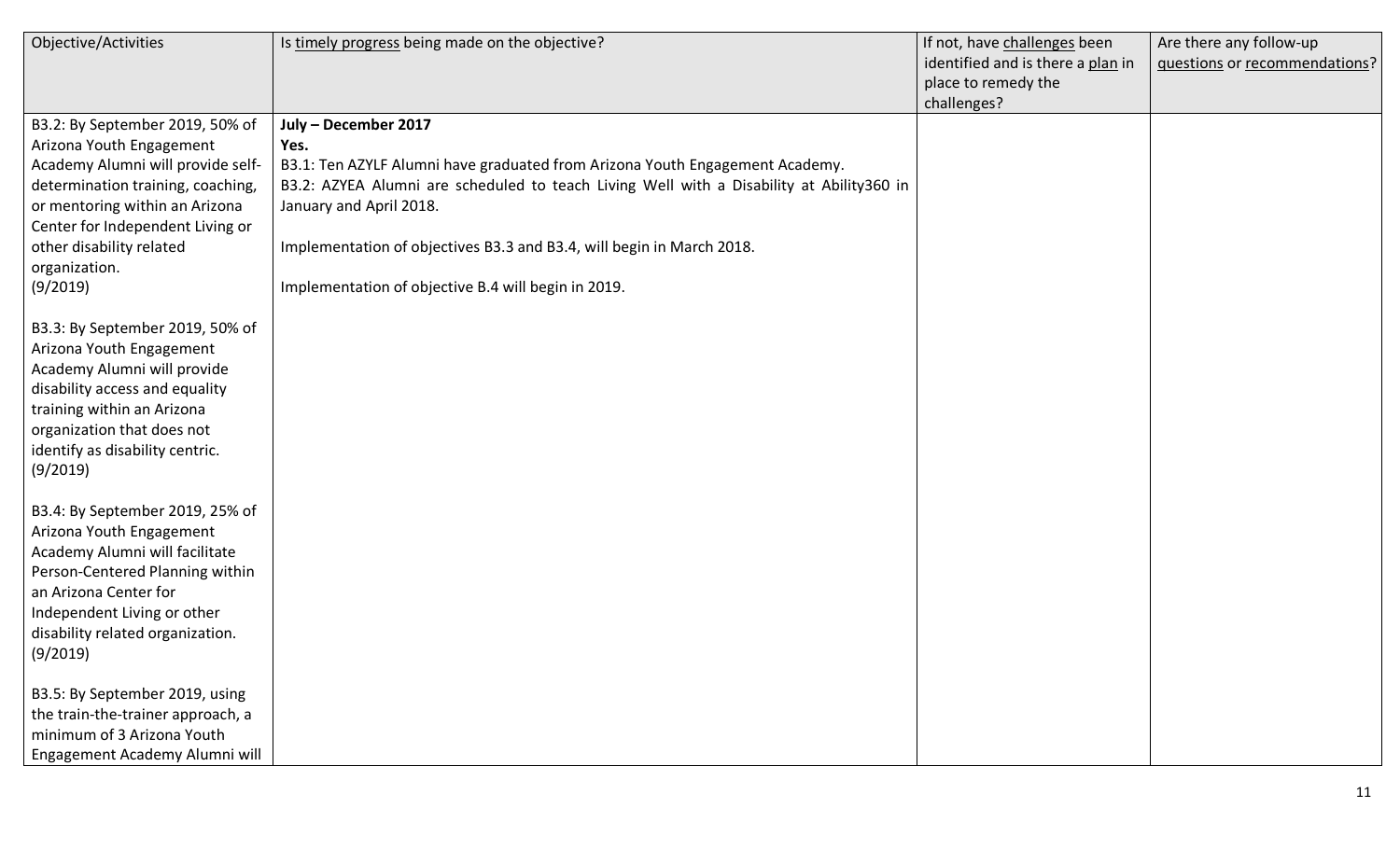| Objective/Activities                | Is timely progress being made on the objective?                                                | If not, have challenges been      | Are there any follow-up       |
|-------------------------------------|------------------------------------------------------------------------------------------------|-----------------------------------|-------------------------------|
|                                     |                                                                                                | identified and is there a plan in | questions or recommendations? |
|                                     |                                                                                                | place to remedy the               |                               |
|                                     |                                                                                                | challenges?                       |                               |
| facilitate the Arizona Youth        |                                                                                                |                                   |                               |
| <b>Engagement Academy training</b>  |                                                                                                |                                   |                               |
| program for a minimum of 5          |                                                                                                |                                   |                               |
| additional youth                    |                                                                                                |                                   |                               |
| (9/2019)                            |                                                                                                |                                   |                               |
|                                     |                                                                                                |                                   |                               |
| B4: Provide for the long-term       | October 2016 - March 2017                                                                      |                                   |                               |
| stability and success of Arizona    | Yes. The nonprofit corporation is called Diverse Ability Incorporated. The composition of the  |                                   |                               |
| Youth Leadership Forum and          | Board of Directors complies with this objective, and this language is included in the Articles |                                   |                               |
| Arizona Youth Engagement            | of Incorporation. Articles of Incorporation and Bylaws were established, and IRS 1023          |                                   |                               |
| Academy                             | application for designation of $501(c)(3)$ nonprofit status was submitted by Diverse Ability   |                                   |                               |
|                                     | Incorporated.                                                                                  |                                   |                               |
| Indicator: Creation of an           |                                                                                                |                                   |                               |
| independent nonprofit               | The Internal Revenue Service has notified Diverse Ability Incorporated that a determination    |                                   |                               |
| organization responsible for        | of its 501(c)(3) nonprofit status should be made by October 2017. After this has been          |                                   |                               |
| continued implementation,           | achieved, Diverse Ability Incorporated will be in a better position to seek funding            |                                   |                               |
| resource development,               | opportunities, as specified in this objective.                                                 |                                   |                               |
| fundraising, and expansion of       |                                                                                                |                                   |                               |
| Arizona Youth Leadership Forum      | AZYLF 2017 will be receiving an in-kind donation from Arizona Knowledge, Empowerment           |                                   |                               |
| and Arizona Youth Engagement        | and Advocacy group. In addition, donation of materials is also being sought from several       |                                   |                               |
| Academy                             | local vendors for AZYLF 2017. The Office for Children with Special Health Care Needs has       |                                   |                               |
|                                     | pledged support for future sponsorship of AZYLF events. Jewish Family and Children's           |                                   |                               |
| Activities:                         | Services and the Salt River Pima-Maricopa Indian Community have indicated their                |                                   |                               |
| B4.1: By December 2016, a Board     | willingness to co-sponsor a Native Delegate to attend AZYLF. AZYLF participated in Arizona     |                                   |                               |
| of Directors representing diversity | Gives Day, for a second year. Only one donation was received this year, but the exposure is    |                                   |                               |
| in all aspects, and comprised of at | beneficial.                                                                                    |                                   |                               |
| least 51% youth who have a          |                                                                                                |                                   |                               |
| variety of disabilities will be     | April - June 2017                                                                              |                                   |                               |
| established.                        | Yes. No new progress updates were provided during the reporting period.                        |                                   |                               |
| $(12/2016)$ Completed               |                                                                                                |                                   |                               |
|                                     |                                                                                                |                                   |                               |
| B4.2: Articles of Incorporation,    |                                                                                                |                                   |                               |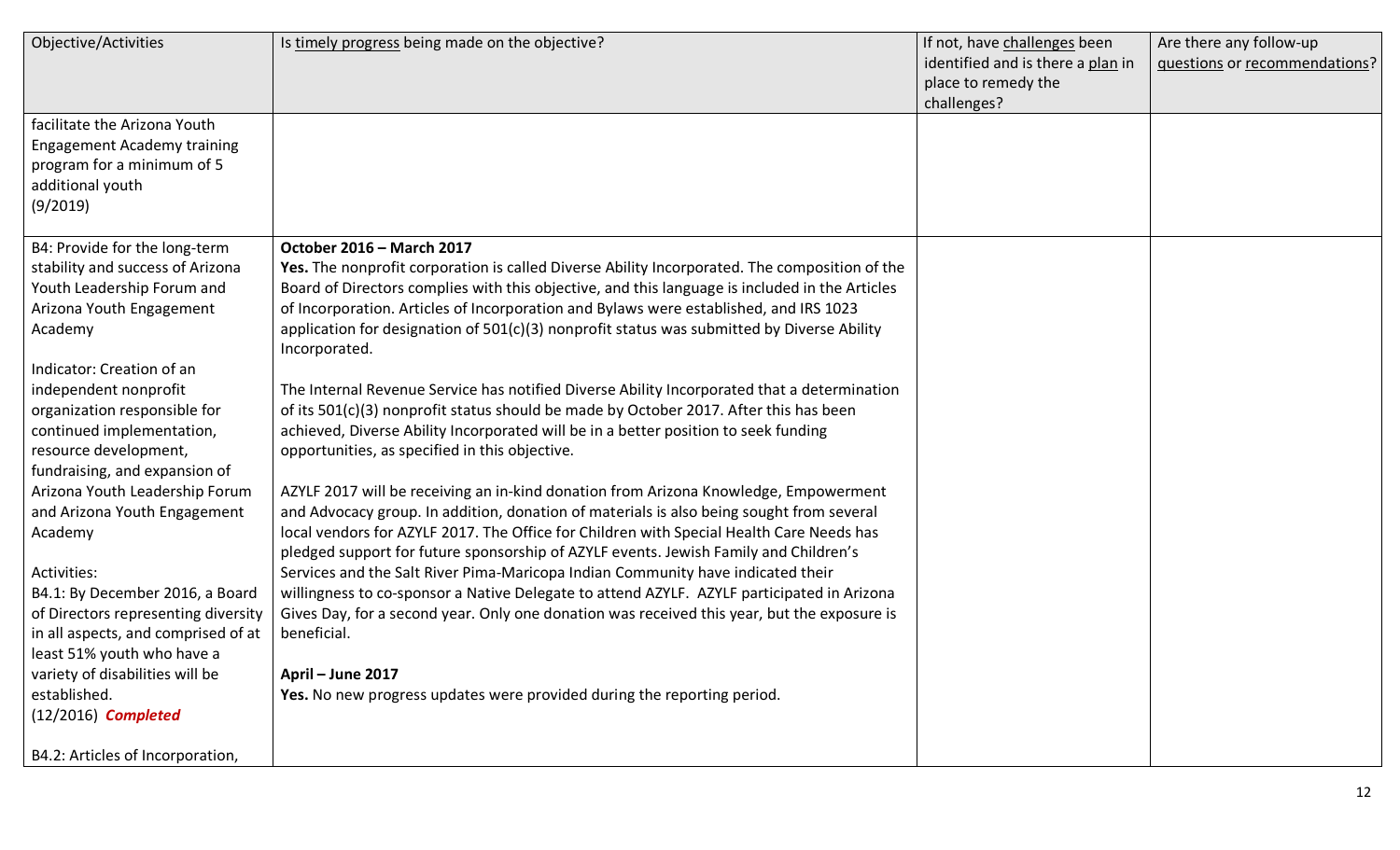| Objective/Activities                                                                                                                                                                                                                                                                                                                                                                        | Is timely progress being made on the objective?                                                                                                                                                                                                                                                                                                                                                                                                                                                                                                                                                                                                                                                                                                                                                                                                                                                                                                                                                                                                                                                                                                                                                                            | If not, have challenges been<br>identified and is there a plan in<br>place to remedy the<br>challenges? | Are there any follow-up<br>questions or recommendations?                                   |
|---------------------------------------------------------------------------------------------------------------------------------------------------------------------------------------------------------------------------------------------------------------------------------------------------------------------------------------------------------------------------------------------|----------------------------------------------------------------------------------------------------------------------------------------------------------------------------------------------------------------------------------------------------------------------------------------------------------------------------------------------------------------------------------------------------------------------------------------------------------------------------------------------------------------------------------------------------------------------------------------------------------------------------------------------------------------------------------------------------------------------------------------------------------------------------------------------------------------------------------------------------------------------------------------------------------------------------------------------------------------------------------------------------------------------------------------------------------------------------------------------------------------------------------------------------------------------------------------------------------------------------|---------------------------------------------------------------------------------------------------------|--------------------------------------------------------------------------------------------|
| Bylaws, and IRS 501(c)3 nonprofit<br>organization application are<br>developed and submitted.<br>$(3/2017)$ Completed<br>B4.3: Conduct resource<br>development activities to insure<br>that Arizona Youth Leadership<br>Forum and Arizona Youth<br>Engagement Academy are<br>receiving at least 50% of funding<br>from alternative sources in<br>FY2019.<br>(9/2019)                        | July - December 2017<br>Yes. Diverse Ability Incorporated has received two grants. One from the Arizona<br>Developmental Disabilities Planning Council for work with middle school youth who do and<br>do not have disabilities. The bulk of the intervention will be carried out by AZYEA Alumni,<br>providing them opportunities to complete SPIL goals and for AZYLF recruitment and<br>outreach. The second grant is from the HSC Foundation, and is specific to providing<br>intervention on Hopi Lands. This project is to be carried out by Native AZYEA Alumni,<br>providing them opportunities to complete SPIL goals and for AZYLF recruitment and<br>outreach. Both grants provide resources for sustaining the Arizona Youth Engagement<br>Academy.                                                                                                                                                                                                                                                                                                                                                                                                                                                            |                                                                                                         |                                                                                            |
|                                                                                                                                                                                                                                                                                                                                                                                             | Goal C: Individuals and organizations serving persons who have disabilities in Arizona are engaged in the Independent Living movement                                                                                                                                                                                                                                                                                                                                                                                                                                                                                                                                                                                                                                                                                                                                                                                                                                                                                                                                                                                                                                                                                      |                                                                                                         |                                                                                            |
| C1: Provide support and<br>coordination for implementation<br>and long-term success of the<br>Arizona Empowerment and<br><b>Education Initiative</b><br>Indicator: People who have<br>disabilities in Arizona increase<br>participation in community<br>advocacy and engagement with<br>the IL Network<br>Activities:<br>C1.1: Develop training curriculum,<br>job descriptions and project | October 2016 - March 2017<br>Yes. SILC staff identified and customized a curriculum that will be used for the initiative. This<br>curriculum, known as the Community Leadership Academy, was developed by a Center for<br>Independent living in California and has been successfully used across the country.<br>Additionally, SILC staff developed key relationships with various individuals who will assist<br>with the initiative. Specifically, these individuals will serve as presenters and lend their<br>expertise on disability and political issues, community organizing, etc.<br>April - June 2017<br>Yes. With funding for SPIL activities received during this reporting period, significant<br>progress took place related to this objective. Notably, training was provided to staff at the<br>five CILs across the state who will be leading this program. This training was led by SILC staff<br>and a consultant from a CIL in California that developed the materials we are using.<br>Additionally, recruitment efforts began in an effort to promote the program across the state<br>and identify possible program participants. The CILs expect to begin their first classes in July<br>or August. |                                                                                                         | Please include reporting criteria<br>and progress reports in the<br>next evaluation cycle. |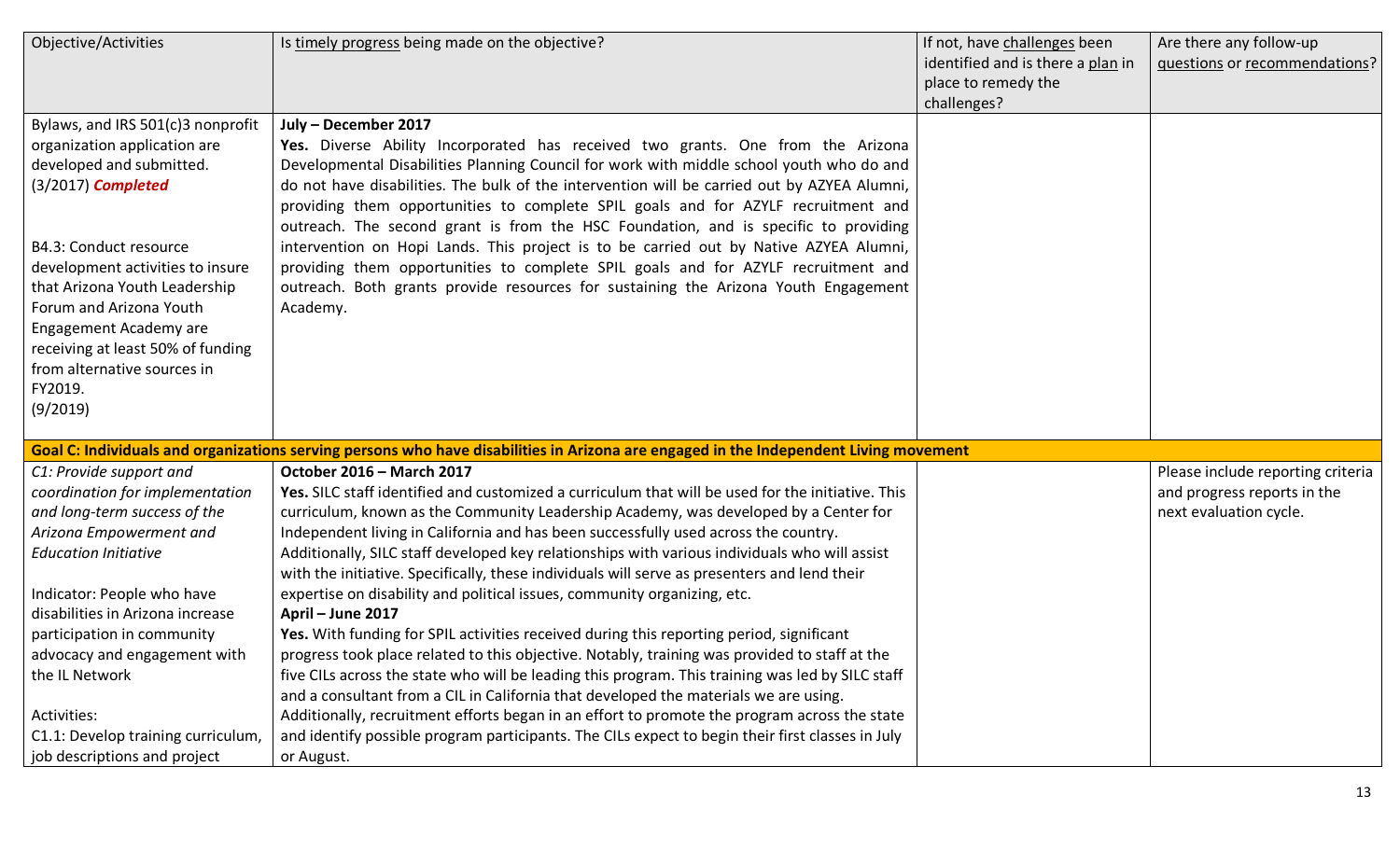| Objective/Activities                                  | Is timely progress being made on the objective?                                                    | If not, have challenges been      | Are there any follow-up       |
|-------------------------------------------------------|----------------------------------------------------------------------------------------------------|-----------------------------------|-------------------------------|
|                                                       |                                                                                                    | identified and is there a plan in | questions or recommendations? |
|                                                       |                                                                                                    | place to remedy the               |                               |
|                                                       |                                                                                                    | challenges?                       |                               |
| reporting criteria in partnership                     | July - December 2017                                                                               |                                   |                               |
| with Centers for Independent                          | Yes.                                                                                               |                                   |                               |
| Living and other participating                        |                                                                                                    |                                   |                               |
| organizations.                                        | All five Centers for Independent Living have hired staff for this initiative, and all have held at |                                   |                               |
| (10/2016)                                             | least one AZCLA class.                                                                             |                                   |                               |
|                                                       |                                                                                                    |                                   |                               |
| C1.2: Assist Centers for                              | A brochure has been developed and disseminated.                                                    |                                   |                               |
| Independent Living and other                          |                                                                                                    |                                   |                               |
| participating organizations with                      | AZSILC and AZCLA staff are meeting monthly by teleconference.                                      |                                   |                               |
| project staff recruitment.                            |                                                                                                    |                                   |                               |
| $(12/2017)$ Completed                                 | AZSILC and Arizona Developmental Disabilities Planning Council are working to collaborate          |                                   |                               |
|                                                       | on a marketing campaign for AZCLA.                                                                 |                                   |                               |
| C1.3: Develop consumer                                |                                                                                                    |                                   |                               |
| recruitment materials and                             | CILs are considering revising the curriculum.                                                      |                                   |                               |
| strategies with project staff.                        |                                                                                                    |                                   |                               |
| (1/2017) Completed and Ongoing                        |                                                                                                    |                                   |                               |
|                                                       |                                                                                                    |                                   |                               |
| C1.4: Coordinate regularly                            |                                                                                                    |                                   |                               |
| scheduled meetings with project                       |                                                                                                    |                                   |                               |
| staff. (Ongoing) <b>Completed and</b>                 |                                                                                                    |                                   |                               |
| <b>Ongoing</b>                                        |                                                                                                    |                                   |                               |
|                                                       |                                                                                                    |                                   |                               |
| C1.5: Compose quarterly project                       |                                                                                                    |                                   |                               |
| reports to be provided to the IL                      |                                                                                                    |                                   |                               |
| network and other partner<br>organizations. (Ongoing) |                                                                                                    |                                   |                               |
|                                                       |                                                                                                    |                                   |                               |
| C1.6: Provide ongoing project                         |                                                                                                    |                                   |                               |
| support.                                              |                                                                                                    |                                   |                               |
| (Ongoing)                                             |                                                                                                    |                                   |                               |
|                                                       |                                                                                                    |                                   |                               |
|                                                       |                                                                                                    |                                   |                               |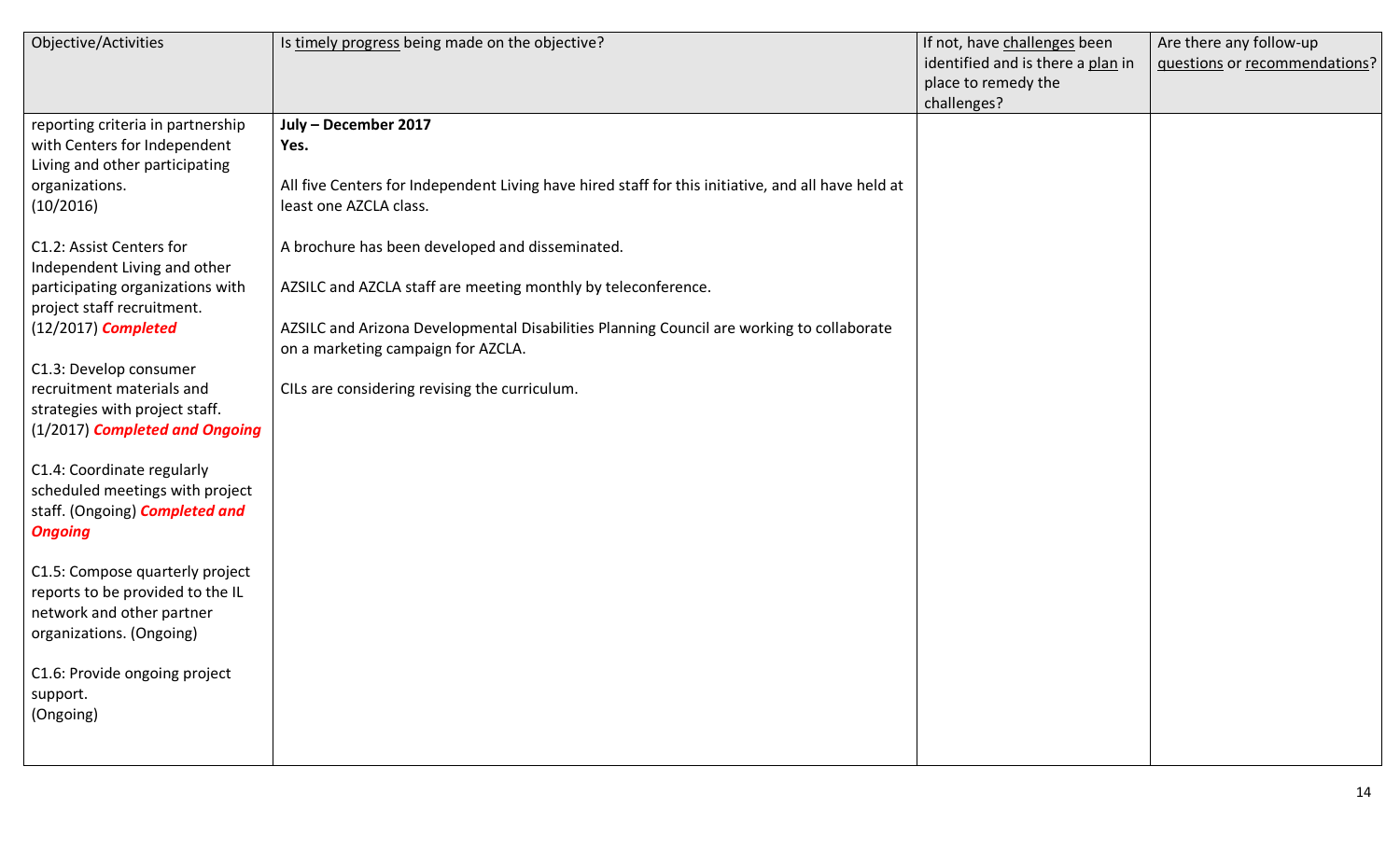| Objective/Activities                                                                                                                                                                                                                                                                                                                                                                                                                                                                                                                                                                                                                                                                                                                                                                                                 | Is timely progress being made on the objective?                                                                                                                                                                                                                                                                                                                                                                                                                                                                                                                                                                                                                                                                                                                                                                                                                                                                                                                                                                                                                                                                                                                                                                                                                                                                                                                                                                                   | If not, have challenges been<br>identified and is there a plan in<br>place to remedy the<br>challenges? | Are there any follow-up<br>questions or recommendations?                                                       |
|----------------------------------------------------------------------------------------------------------------------------------------------------------------------------------------------------------------------------------------------------------------------------------------------------------------------------------------------------------------------------------------------------------------------------------------------------------------------------------------------------------------------------------------------------------------------------------------------------------------------------------------------------------------------------------------------------------------------------------------------------------------------------------------------------------------------|-----------------------------------------------------------------------------------------------------------------------------------------------------------------------------------------------------------------------------------------------------------------------------------------------------------------------------------------------------------------------------------------------------------------------------------------------------------------------------------------------------------------------------------------------------------------------------------------------------------------------------------------------------------------------------------------------------------------------------------------------------------------------------------------------------------------------------------------------------------------------------------------------------------------------------------------------------------------------------------------------------------------------------------------------------------------------------------------------------------------------------------------------------------------------------------------------------------------------------------------------------------------------------------------------------------------------------------------------------------------------------------------------------------------------------------|---------------------------------------------------------------------------------------------------------|----------------------------------------------------------------------------------------------------------------|
| C2: Provide organizational support<br>for a coalition focused on<br>education, community advocacy<br>and increasing awareness of<br>disability policy and legislation in<br>Arizona<br>Indicator: Individuals and<br>organizations serving persons who<br>have disabilities in Arizona<br>increase collaboration on<br>common issues related to policy<br>and legislation<br>Activities:<br>C2.1: Identify and recruit<br>individuals and organizations for<br>participation in the coalition.<br>$(12/2016)$ Completed<br>C2.2: Facilitate development of<br>coalition structure, mission,<br>objectives and principles.<br>$(1/2017)$ Completed<br>C2.3: Serve as a point of<br>information and contact on behalf<br>of the coalition, providing other<br>functions including fiscal<br>management, website/social | October 2016 - March 2017<br>Yes. The Arizona Disability Coalition was established and has steadily been adding new<br>members, including individuals and organizations. SILC staff provides administrative and<br>fiscal support to the Coalition. Additionally, at the direction of ADC leadership, the SILC has<br>provided logistical, public relations and information for events, website and social media<br>campaign support. The Coalition served as a valuable source of information and organizing<br>around state legislative issues during the past session and will continue to do so as<br>additional issues surface in Arizona and on the federal level.<br>April - June 2017<br>Yes. The Arizona Disability Coalition continues to grow, adding new members, including<br>individuals and organizations over the last three months. SILC staff provide administrative<br>and fiscal support to the Coalition. Additionally, at the direction of ADC leadership, we have<br>provided logistical support, public relations and information for events, website and social<br>media campaigns and in other ways. ADC will serve as the entity leading a statewide effort<br>to develop legislative priorities/disability agenda that will be supported and promoted by<br>organizations.<br>July - December 2017<br>Partial Progress. AZSILC continues to provide administrative support to ADC, as noted<br>above. |                                                                                                         | Consider including information<br>on events or activities of the<br>Coalition in subsequent<br>progress notes. |
| media and basic infrastructure.<br><b>Completed and Ongoing</b>                                                                                                                                                                                                                                                                                                                                                                                                                                                                                                                                                                                                                                                                                                                                                      |                                                                                                                                                                                                                                                                                                                                                                                                                                                                                                                                                                                                                                                                                                                                                                                                                                                                                                                                                                                                                                                                                                                                                                                                                                                                                                                                                                                                                                   |                                                                                                         |                                                                                                                |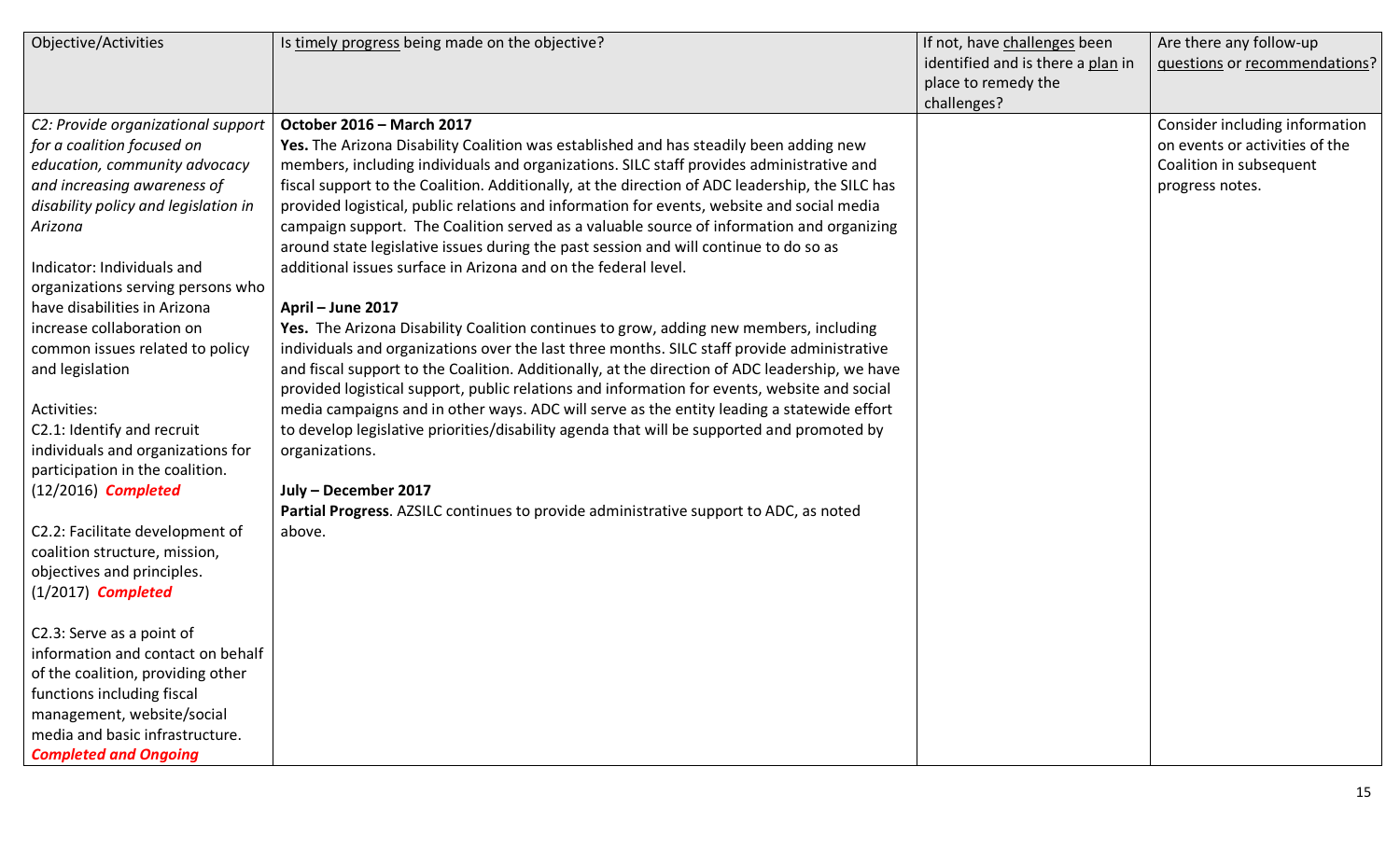| Objective/Activities                 | Is timely progress being made on the objective?                                                                                                                    | If not, have challenges been                | Are there any follow-up       |
|--------------------------------------|--------------------------------------------------------------------------------------------------------------------------------------------------------------------|---------------------------------------------|-------------------------------|
|                                      |                                                                                                                                                                    | identified and is there a plan in           | questions or recommendations? |
|                                      |                                                                                                                                                                    | place to remedy the                         |                               |
|                                      |                                                                                                                                                                    | challenges?                                 |                               |
|                                      | Goal D: The AZSILC fulfills its mission to promote the equality, inclusion, and choice for people with disabilities through collaboration and public policy change |                                             |                               |
| D1: The AZSILC demonstrates its      | October 2016 - March 2017                                                                                                                                          | The only challenges have been               |                               |
| operational effectiveness and        | Yes. The SILC has successfully accomplished these activities during the reporting period.                                                                          | in relation to having Council               |                               |
| capability to develop, monitor,      | Council staff submitted the 704 report in a timely manner and our FY16 audit was                                                                                   | meetings during the 1 <sup>st</sup> quarter |                               |
| and evaluate the SPIL                | satisfactory.                                                                                                                                                      | as appointments were                        |                               |
|                                      |                                                                                                                                                                    | significantly delayed.                      |                               |
| Indicator: The organization fully    | April - June 2017                                                                                                                                                  | Additionally, committees were               |                               |
| complies with all SILC standards     | Yes. The purpose of this objective is to ensure that the SILC complies with the Standards and                                                                      | not immediately established,                |                               |
| and indicators as identified by ACL  | Indicators for SILCs as established by the Administration on Community Living. The AZSILC                                                                          | again due to delays in                      |                               |
|                                      | has successfully met these indicators during the first three quarters of the fiscal year.                                                                          | appointments to the Council.                |                               |
| Activities:                          | Council staff submitted the 704 report in a timely manner and our FY16 audit was completed                                                                         |                                             |                               |
| D1.1: All AZSILC Committees meet     | with no findings. Reports and invoices continue to be submitted to the Arizona                                                                                     |                                             |                               |
| on a regular basis (as defined by    | Rehabilitation Services Administration.                                                                                                                            |                                             |                               |
| committee chairs), to conduct        |                                                                                                                                                                    |                                             |                               |
| SILC business. <b>Completed and</b>  | July - December 2017                                                                                                                                               |                                             |                               |
| <b>Ongoing</b>                       | Yes. AZSILC continues to uphold the SILC Standards and Indicators, and committees meet on                                                                          |                                             |                               |
| D1.2: Council meetings are held as   | a regular basis. Council meetings are held a minimum of 4 times per year.                                                                                          |                                             |                               |
| scheduled by the Executive           | The AZSILC FY17 Financial Review was completed with no findings.                                                                                                   |                                             |                               |
| <b>Committee and Council members</b> |                                                                                                                                                                    |                                             |                               |
| with a quorum present for all        | The annual 704 Report was submitted on time, and in collaboration with VR.                                                                                         |                                             |                               |
| meetings. <b>Completed and</b>       |                                                                                                                                                                    |                                             |                               |
| <b>Ongoing</b>                       |                                                                                                                                                                    |                                             |                               |
|                                      |                                                                                                                                                                    |                                             |                               |
| D1.3: The annual financial audit is  |                                                                                                                                                                    |                                             |                               |
| completed "unqualified" and 990      |                                                                                                                                                                    |                                             |                               |
| forms are filed with the IRS in      |                                                                                                                                                                    |                                             |                               |
| accordance with established          |                                                                                                                                                                    |                                             |                               |
| deadlines                            |                                                                                                                                                                    |                                             |                               |
| $(11/16, 11/17, 11/18)$ Completed    |                                                                                                                                                                    |                                             |                               |
| for 2017                             |                                                                                                                                                                    |                                             |                               |
|                                      |                                                                                                                                                                    |                                             |                               |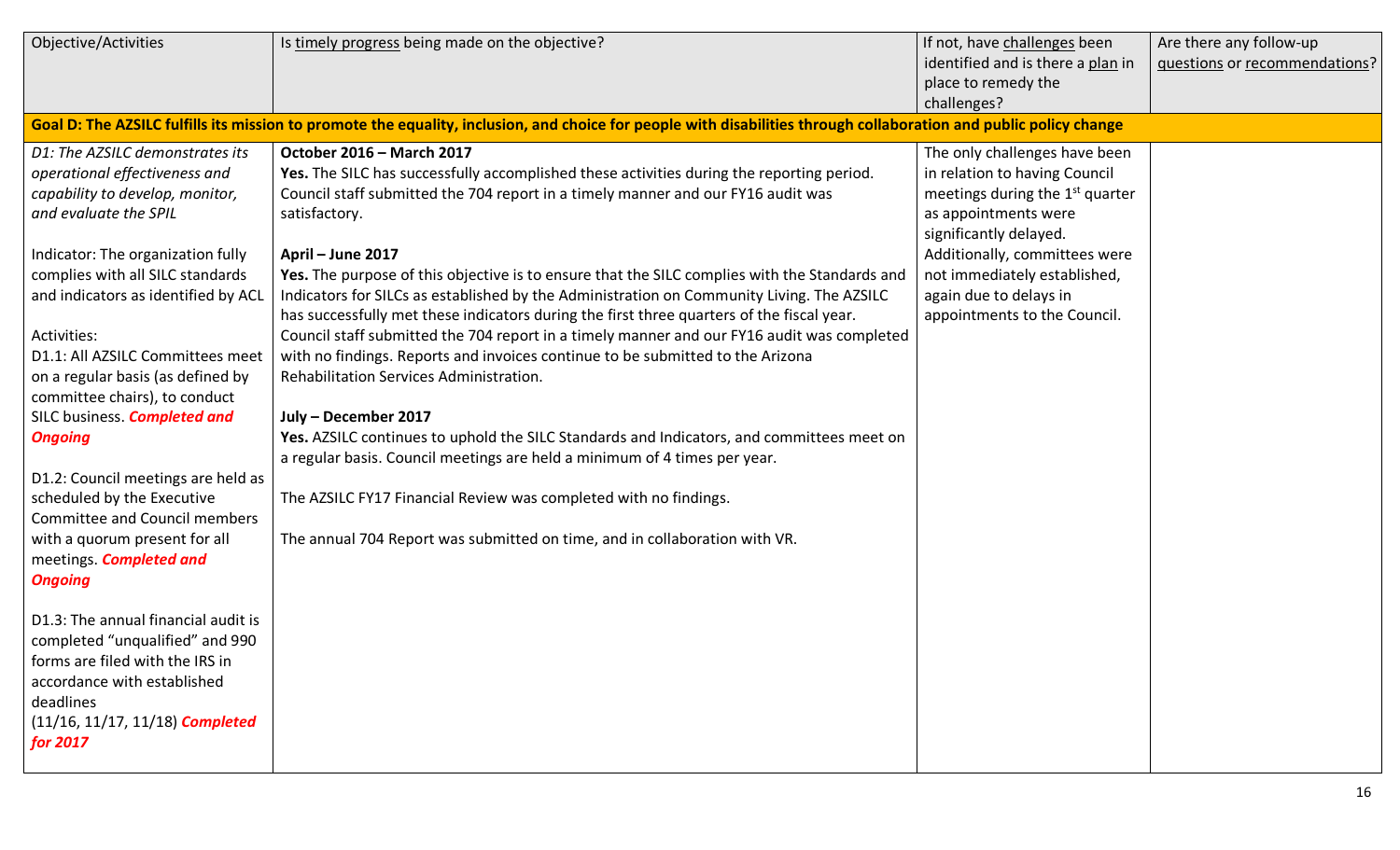| Objective/Activities                | Is timely progress being made on the objective?                                                 | If not, have challenges been      | Are there any follow-up       |
|-------------------------------------|-------------------------------------------------------------------------------------------------|-----------------------------------|-------------------------------|
|                                     |                                                                                                 | identified and is there a plan in | questions or recommendations? |
|                                     |                                                                                                 | place to remedy the               |                               |
|                                     |                                                                                                 | challenges?                       |                               |
| D1.3: The annual 704 Report is      |                                                                                                 |                                   |                               |
| completed and submitted to the      |                                                                                                 |                                   |                               |
| ACL in accordance with              |                                                                                                 |                                   |                               |
| established deadlines.              |                                                                                                 |                                   |                               |
| (12/2016, 12/2017, 12/2018)         |                                                                                                 |                                   |                               |
| <b>Completed for 2017</b>           |                                                                                                 |                                   |                               |
| D1.4: Progress toward completion    |                                                                                                 |                                   |                               |
| of goals, objectives and activities |                                                                                                 |                                   |                               |
| as specified in the SPIL is         |                                                                                                 |                                   |                               |
| evaluated on a quarterly basis      |                                                                                                 |                                   |                               |
| with progress reports provided in   |                                                                                                 |                                   |                               |
| a timely manner.                    |                                                                                                 |                                   |                               |
| (Ongoing)                           |                                                                                                 |                                   |                               |
| Objective D2: The AZSILC            | October 2016 - March 2017                                                                       |                                   | Please add the dates of the   |
| implements systems advocacy as      | Yes. The Policy and Legislation Committee was established and began meeting. The initial        |                                   | meetings and agenda items for |
| a new authority as specified in the | activities of this committee focused on identifying legislative and policy issues of importance |                                   | meetings during the reporting |
| <b>Rehabilitation Act.</b>          | and determining how the committee would facilitate the SILC advocacy priorities. The            |                                   | period.                       |
|                                     | committee has good membership and is working to determine how to most effectively               |                                   |                               |
| Indicator: The AZSILC engages in    | inform the Council of important policy and legislative issues and areas where we may            |                                   |                               |
| systems advocacy as a means of      | engage in advocacy activities.                                                                  |                                   |                               |
| achieving community, policy and     |                                                                                                 |                                   |                               |
| legislative change for people who   | April - June 2017                                                                               |                                   |                               |
| have disabilities                   | Yes. The Policy and Legislation Committee was established in the previous quarter and has       |                                   |                               |
|                                     | continued to have regular meetings. The initial activities of this committee focused on         |                                   |                               |
| Activities:                         | identifying legislative and policy issues of importance and determining how the committee       |                                   |                               |
| D2.1: The AZSILC Policy             | would facilitate the SILC advocacy priorities. Recently, the committee has had significant      |                                   |                               |
| Committee develops, monitors        | conversations related to legislative issues and on how the SILC might continue its work         |                                   |                               |
| and revises as appropriate an       | related to healthcare accessibility for PWD. While this is an issue of importance, the intent   |                                   |                               |
| advocacy agenda for the             | of the committee was also to provide direction for the SILC on how the organization might       |                                   |                               |
| organization.                       | influence state and federal legislative issues.                                                 |                                   |                               |
| <b>Completed and Ongoing</b>        |                                                                                                 |                                   |                               |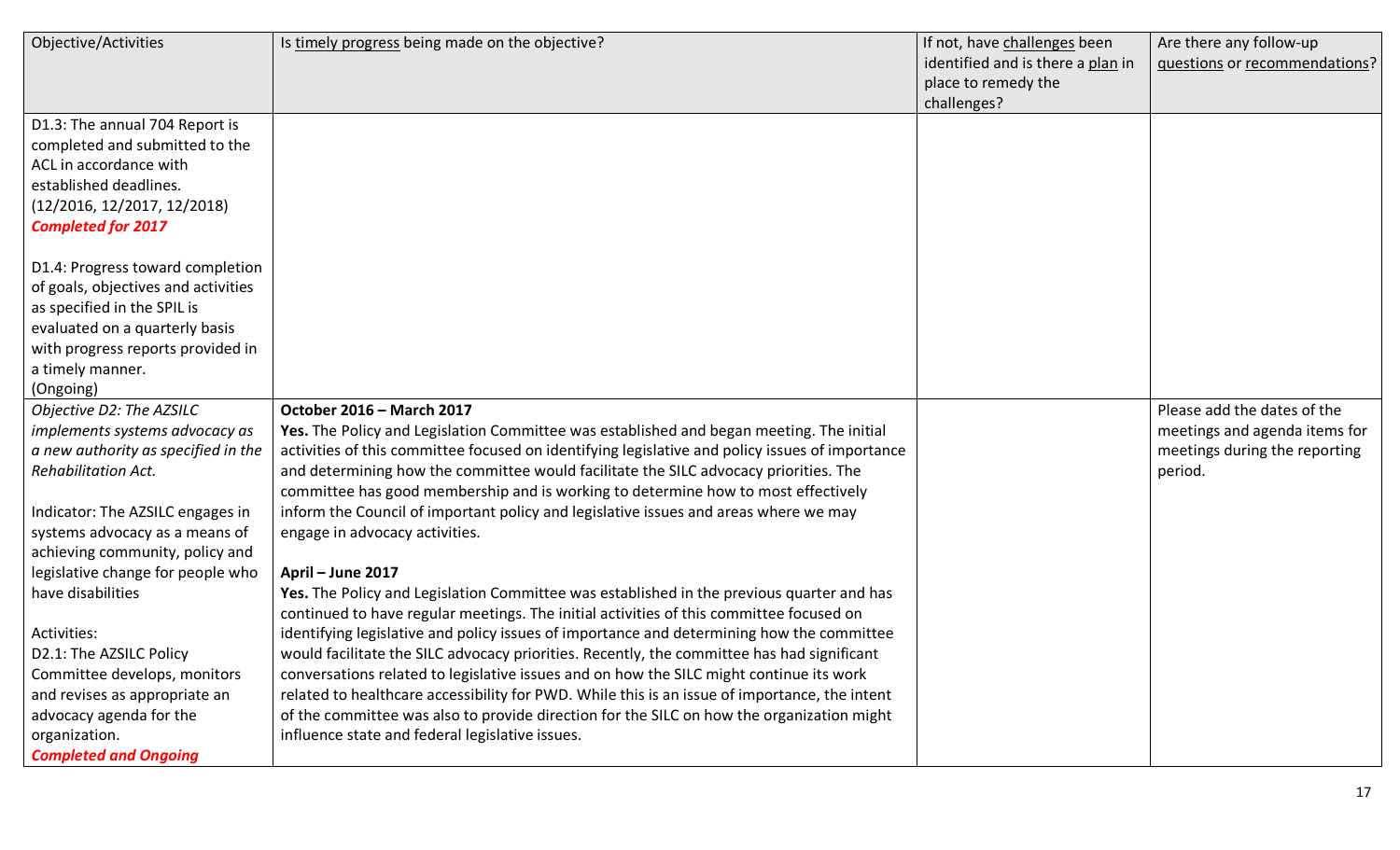| Objective/Activities                 | Is timely progress being made on the objective?                                                | If not, have challenges been      | Are there any follow-up       |
|--------------------------------------|------------------------------------------------------------------------------------------------|-----------------------------------|-------------------------------|
|                                      |                                                                                                | identified and is there a plan in | questions or recommendations? |
|                                      |                                                                                                | place to remedy the               |                               |
|                                      |                                                                                                | challenges?                       |                               |
| D2.2: The Policy Committee           | July - December 2017                                                                           |                                   |                               |
| provides quarterly reports to the    | Yes. The Policy and Legislation Committee continues to meet on a regular basis, as was         |                                   |                               |
| <b>SPIL Evaluation Committee</b>     | noted above. A total of 3 meetings were held during the reporting period.                      |                                   |                               |
| indicating activities related to     |                                                                                                |                                   |                               |
| issues included on the advocacy      |                                                                                                |                                   |                               |
| agenda. Completed and Ongoing        |                                                                                                |                                   |                               |
| D3: The AZSILC implements            | October 2016 - March 2017                                                                      |                                   | Please add the dates of the   |
| resource development as a new        | Yes. The committee met during the reporting period and significant discussion took place       |                                   | meetings and agenda items for |
| authority as specified in the        | regarding how to move forward. Direction to SILC staff was to take steps to determine the      |                                   | meetings during the reporting |
| <b>Rehabilitation Act.</b>           | most important needs of Centers for Independent Living. Future efforts of the committee        |                                   | period.                       |
|                                      | will also focus on identifying alternative funding sources and possible areas of expansion for |                                   |                               |
| Indicator: The AZSILC develops       | the SILC.                                                                                      |                                   |                               |
| and implements a resource            |                                                                                                |                                   |                               |
| development plan that is             | April - June 2017                                                                              |                                   |                               |
| responsive to priorities as          | Yes. This committee has faced several challenges during the reporting period. Notably, SILC    |                                   |                               |
| identified by the organization       | staff was charged with gathering information from CILs related to providing services to        |                                   |                               |
|                                      | veterans, how many they serve, any programs that specifically target vets, and other issues.   |                                   |                               |
| Activities:                          | This survey was distributed at least three times to the CILs with only one response received.  |                                   |                               |
| D3.1: The AZSILC will establish a    | This survey also asked CILs to identify ways the SILC could provide support and assistance     |                                   |                               |
| <b>Resource Development</b>          | regarding resource development. Finally, it is clear that the committee and SILC staff would   |                                   |                               |
| Committee to oversee resource        | benefit from the support of someone who is skilled in this area. Therefore, funds were         |                                   |                               |
| development activities. (10/2016)    | designated in the SILC FY2018 budget that can be used to support training and or the           |                                   |                               |
| <b>Completed</b>                     | assistance of a consultant.                                                                    |                                   |                               |
|                                      |                                                                                                |                                   |                               |
| D3.2: The AZSILC conducts a          | July - December 2017                                                                           |                                   |                               |
| strategic planning process to        | Yes. AZSILC completed Phase I of a facilitated Strategic Planning Process, which may include   |                                   |                               |
| identify programs and initiatives    | some priorities of focus for future Resource Development activities.                           |                                   |                               |
| that will identify priority areas to |                                                                                                |                                   |                               |
| guide the work of the Resource       |                                                                                                |                                   |                               |
| Development Committee.               |                                                                                                |                                   |                               |
| (1/2017)                             |                                                                                                |                                   |                               |
|                                      |                                                                                                |                                   |                               |